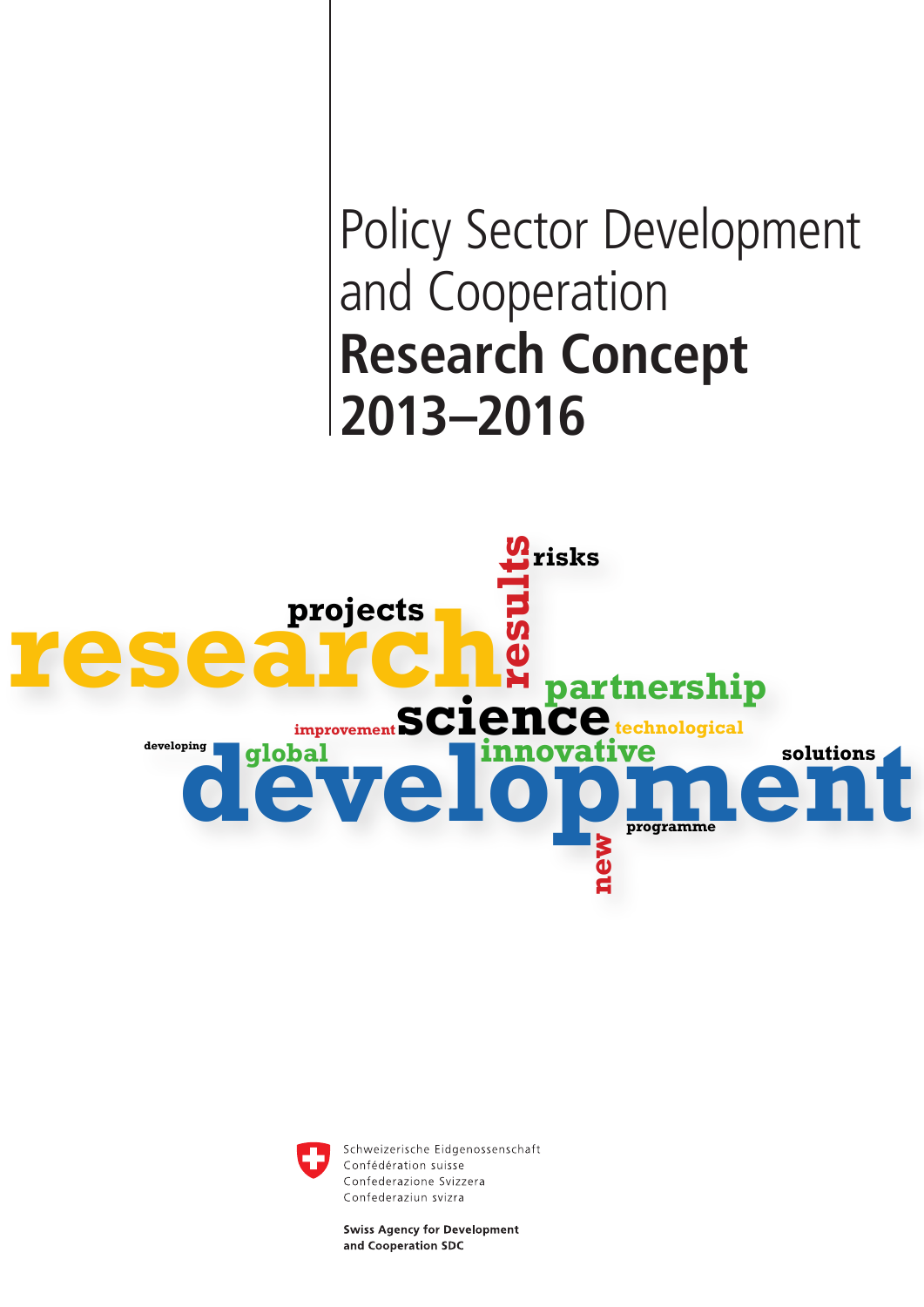*Research concept for 2013-2016* 

*Authors:*

Dominique Simone Rychen (SDC, research desk) Sonja Stucki (SDC, university-level trainee)

#### *With support from:*

Barbara Affolter, Jean-Bernard Dubois, Maryline Dafflon, Patricia Gomes Vieira Mendes, Markus Heiniger, Simon Junker, Manfred Kaufmann, Debora Kern, Richard Kohli, Andreas Loebell, Ueli Mauderli, Milena Mihajlovic, Doris Romer, Annemarie Sancar, Kuno Schläfli, Carmen Thoennissen, Cyrill Troxler, Peter Tschumi, Thomas Zeller (SDC)

*Original version: German*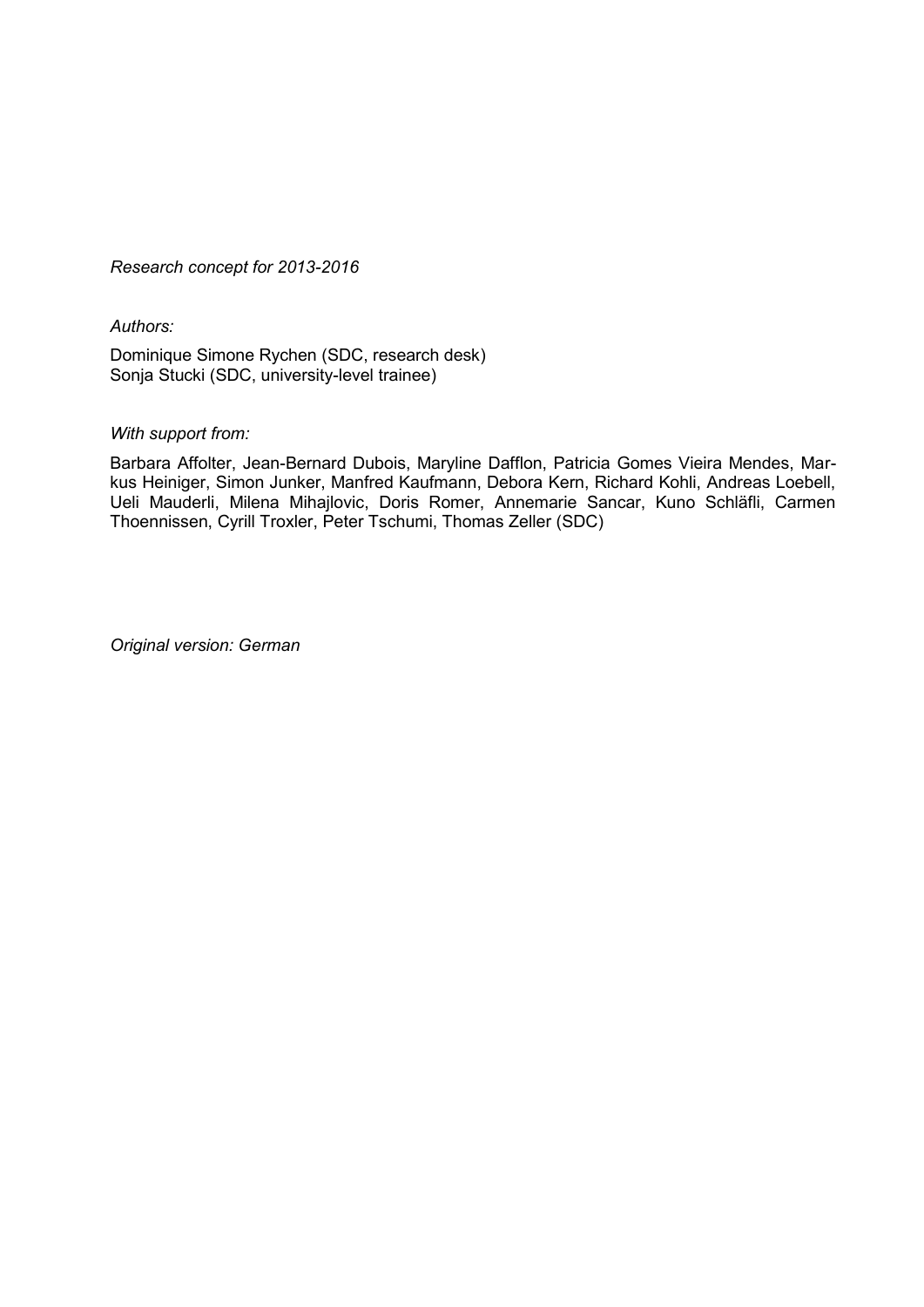Policy Sector Development and Cooperation Research Concept 2013-2016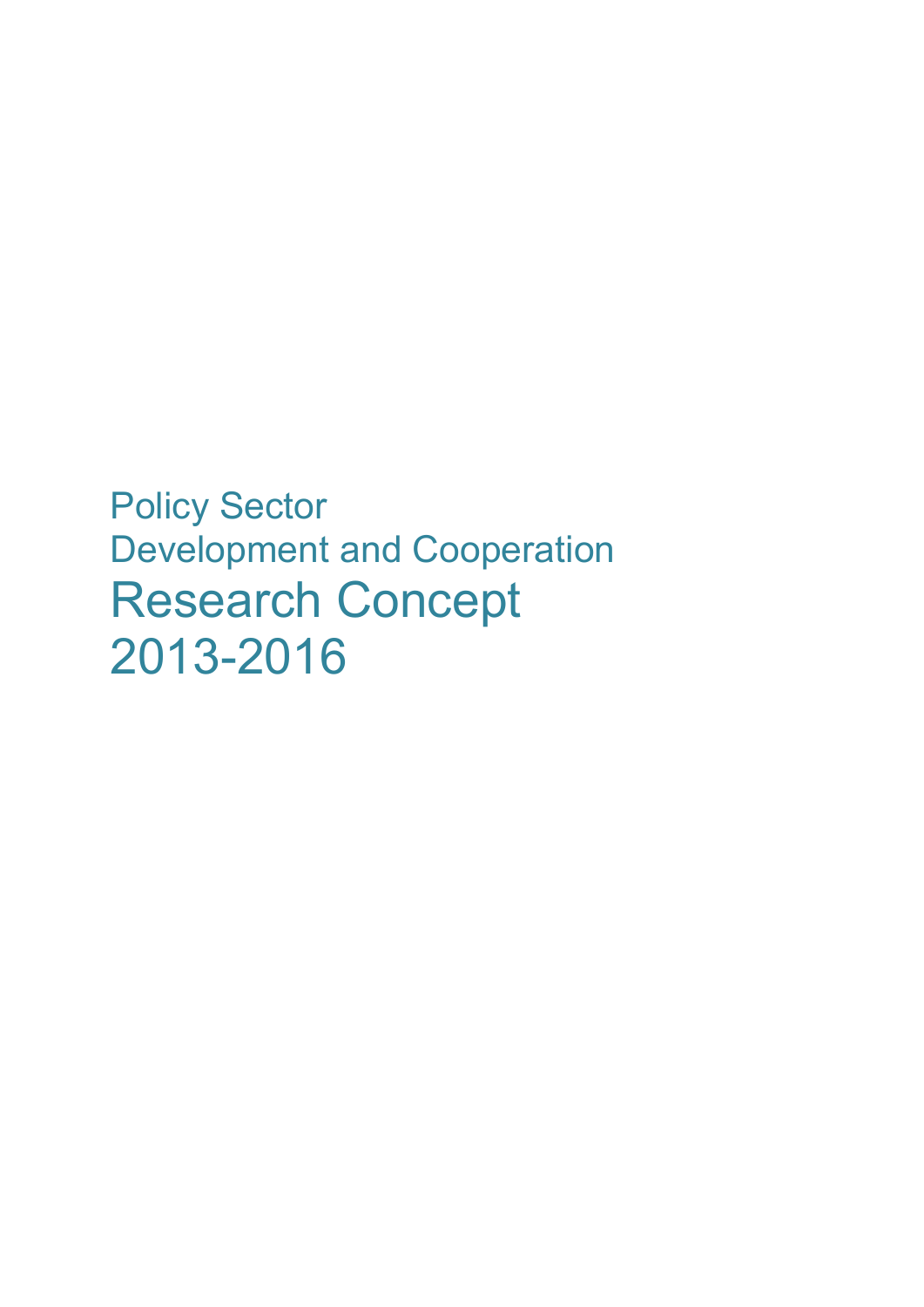# **Table of contents**

| 1. |         |                                                              |  |  |  |
|----|---------|--------------------------------------------------------------|--|--|--|
| 2. |         |                                                              |  |  |  |
|    | 2.1.    |                                                              |  |  |  |
|    | 2.2.    |                                                              |  |  |  |
|    | 2.3.    |                                                              |  |  |  |
|    | 2.3.1.  |                                                              |  |  |  |
|    | 2.3.2.  |                                                              |  |  |  |
|    | 2.3.3.  |                                                              |  |  |  |
|    | 2.3.4.  |                                                              |  |  |  |
|    | 2.4.    |                                                              |  |  |  |
|    | 2.5.    |                                                              |  |  |  |
|    | 2.6.    |                                                              |  |  |  |
|    | 2.7.    |                                                              |  |  |  |
| 3. |         | Priority themes for development cooperation and research  16 |  |  |  |
|    | 3.1.    |                                                              |  |  |  |
|    | 3.1.1.  |                                                              |  |  |  |
|    | 3.1.2.  | Programme structure, thematic focus and implementation 17    |  |  |  |
|    | 3.2.    |                                                              |  |  |  |
|    | 3.2.1.  |                                                              |  |  |  |
|    | 3.2.2.  |                                                              |  |  |  |
|    | 3.2.3.  |                                                              |  |  |  |
|    | 3.2.4.  |                                                              |  |  |  |
|    | 3.2.5.  |                                                              |  |  |  |
|    | 3.2.6.  |                                                              |  |  |  |
|    | 3.2.7.  |                                                              |  |  |  |
|    | 3.2.8.  |                                                              |  |  |  |
|    | 3.2.9.  |                                                              |  |  |  |
|    | 3.2.10. |                                                              |  |  |  |
|    | 3.3.    |                                                              |  |  |  |
|    | 3.3.1.  | Regional Research Promotion Programme Western Balkans 27     |  |  |  |
|    | 3.3.2.  |                                                              |  |  |  |
| 4. |         |                                                              |  |  |  |
| 5. |         |                                                              |  |  |  |
| 6. |         |                                                              |  |  |  |
|    | 6.1.    |                                                              |  |  |  |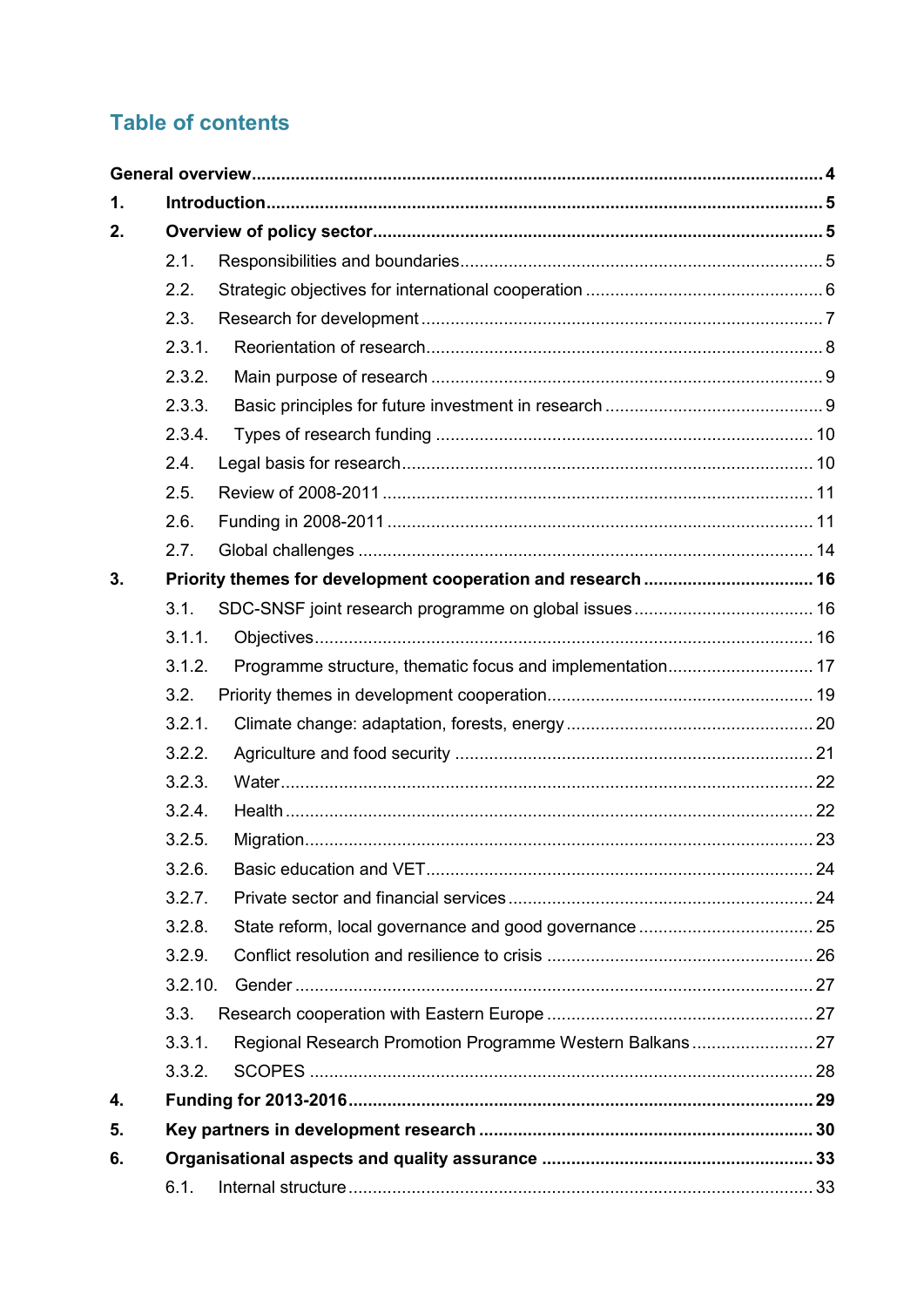Note: For the appendix please consult the French or German version.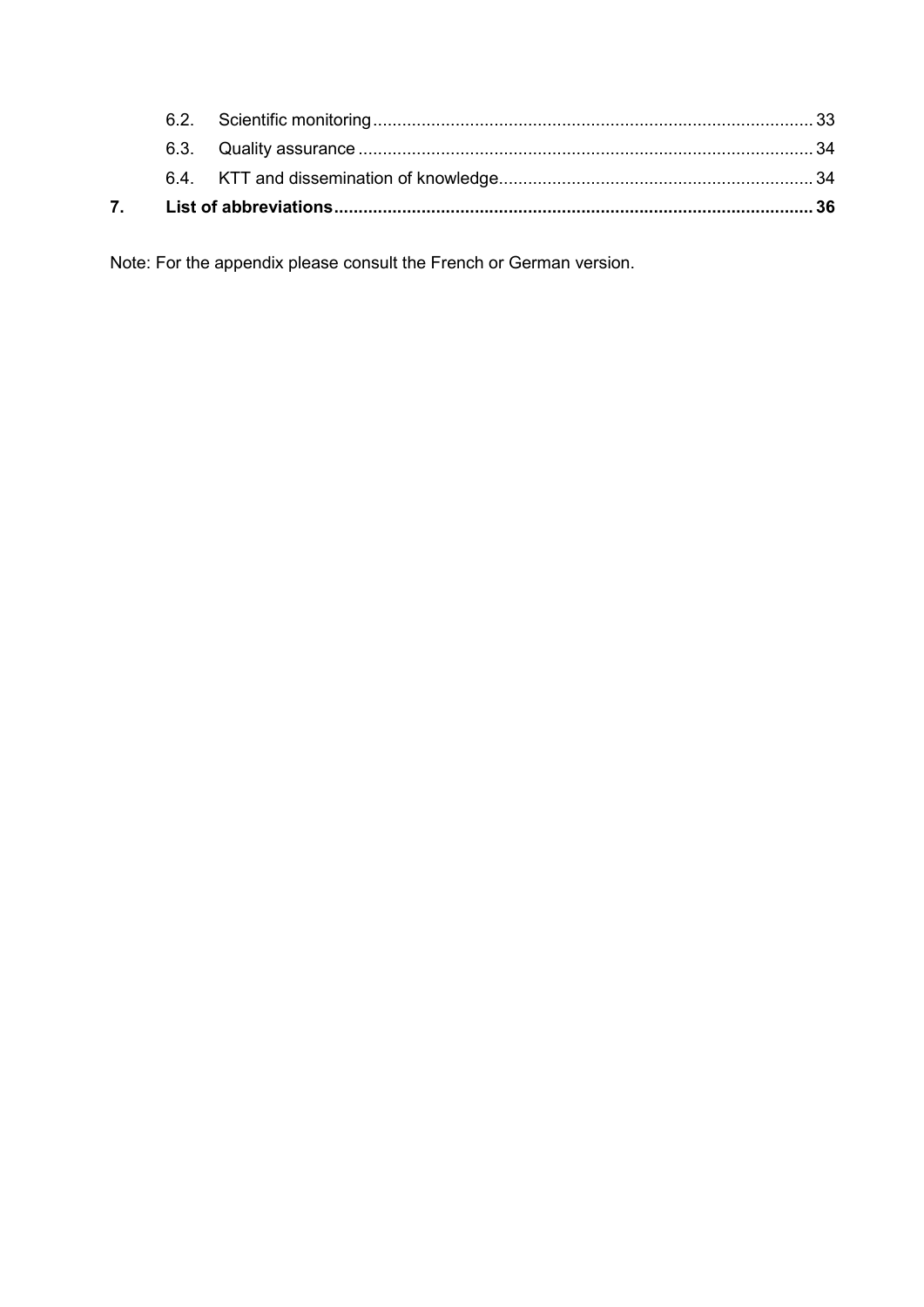# **General overview**

#### *Review*

Switzerland has a long tradition of supporting research in the field of development cooperation and cooperation with Eastern Europe and the Commonwealth of Independent States (CIS). Themes such as agriculture, rural development and food security, environment, conflict and transformation, health, water, resource management, climate change, migration, governance and gender are at the forefront The SDC supports research projects by Swiss research institutes when research contributes to improve programme activities, enrich policy debates on specific themes and helps to achieve the Millennium Development Goals. The SDC also funds international research networks (e.g. CGIAR) and research programmes (e.g. NCCR North-South, SCOPES), which provide a scientific basis for solutions to development and transition challenges.

SDC's long-term investments in partnership-based North-South or West-East research programmes have led to significant improvement in research capacities in the field of development cooperation and enabled the creation of research networks between Swiss institutions and partner institutions in Africa, Asia, Latin America and Eastern Europe.

In 2009, an evaluation was conducted of SDC's entire research portfolio, which the SDC then used to revise its research policy.

#### *Outlook*

Research and innovation are decisive factors for sustainable economic, social and environmental development, in both rich and poor countries alike. In the future, ODA-funded research will be oriented towards global issues and public goods (e.g. climate stability, food and energy security, water and health). Cooperation with Swiss research institutes and their partners in Africa, Asia and Latin America will become even more important in view of issues relating to global change and sustainable development.

Partnership-based, interdisciplinary and trans-disciplinary research in and with developing and emerging countries enables Swiss researchers to pursue current research themes within global networks and address the growing demand for innovative solutions to global issues.

In 2011, the SDC and the Swiss National Science Foundation (SNSF) jointly developed the *Swiss Programme for Research on Global Issues for Development* (www.r4d.ch), a new development research programme intended to find solutions to global issues in poor countries. The first calls for research proposals are being launched in 2012.

In the West Balkans, funding will be used to improve social sciences. In addition, transitionrelevant Swiss-Eastern European research partnerships as well as research activities relating to Switzerland's contribution to EU enlargement will continue to receive support.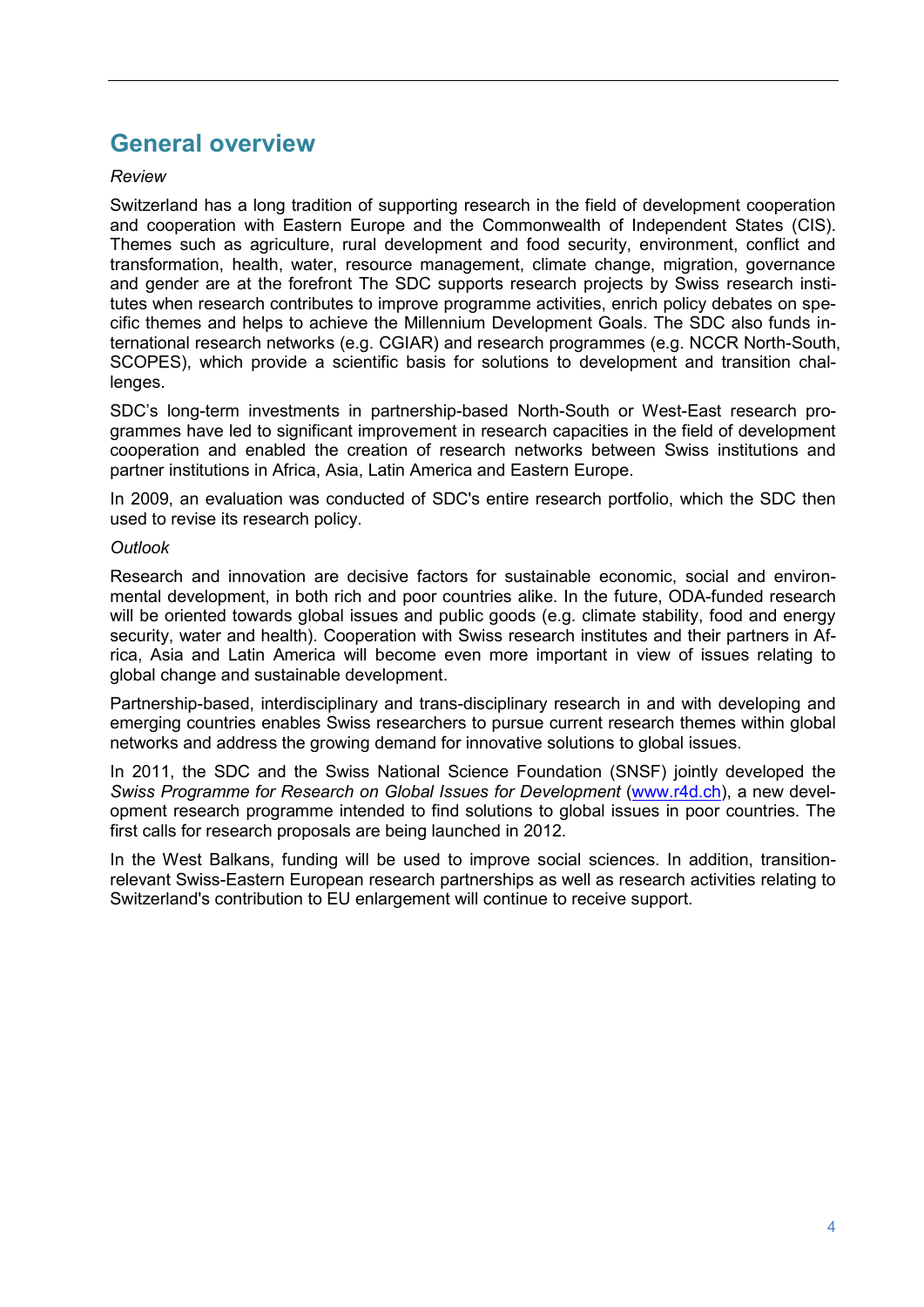# **1. Introduction**

The present research concept is based on the strategy of Swiss International Cooperation to Reduce Poverty and Global Risks<sup>1</sup> and the new research policy of the Swiss Agency for Development and Cooperation (SDC).

Geopolitical and economic trends as well as complex global challenges have fundamentally changed the conditions in which International Cooperation takes place. Increasingly, traditional «North-South» and «East-West» cooperation is being complemented by international cooperation on global issues. Through the shared commitment and concerted action of all stakeholders, international cooperation is the only way to address the global risks that undermine the development prospects of poor countries.

Reduction of poverty and global risks requires scientific evidence to understand global changes as well as technological, social and political innovations . Research and innovation are therefore essential in solving future problems. As such, they are among the drivers of development- and climate-friendly social transformation.

The SDC has aligned its research policy with the strategic objectives of Swiss International Cooperation and in accordance with the results of an independent overall evaluation of the SDC's research portfolio<sup>2</sup>. Research will be more oriented towards global issues and public goods (e.g. health, environment, especially climate stability, freedom, security, water, food security). Unlike the policy sector research conducted by other federal offices<sup>3</sup>, ODA-funded research is international in scope with a clear focus on the reduction of poverty and global risks in developing countries.

In order to achieve long-term objectives of Swiss International Cooperation, around CHF 50 million will be allocated each year to research relating to development cooperation and cooperation with Eastern Europe and the CIS. This funding will be provided in the form of commissioned research, research contributions or research as a component of development projects.

# **2. Overview of policy sector**

# **2.1. Responsibilities and boundaries**

A specialised agency within the Federal Department of Foreign Affairs (FDFA), the SDC is responsible for International Cooperation as well as coordination between other federal offices whose activities relate to development cooperation and cooperation with Eastern Europe and the CIS. The SDC also handles all matters pertaining to the provision of federal humanitarian aid.

The SDC manages its own projects, supports the programmes of multilateral institutions and funds programmes in its four operational areas<sup>4</sup>:

 *Regional Cooperation:* responsible for bilateral cooperation with countries of the Middle East, Africa, Asia and Latin America.

<sup>1</sup> International cooperation is understood as the continuation of international humanitarian aid (SDC), technical cooperation and funding for developing countries (SDC), cooperation with Eastern Europe and the CIS (SDC) and economic and trade policy measures relating to development cooperation (SECO)<sup>2</sup><br>Evaluation SDC's Research Related Activities (2010)<sup>2</sup>

http://www.admin.ch/dokumentation/studien/detail/index.html?lang=de&studienid=19<br>
<sup>3</sup> See in particular research concepts on health, environment, agriculture, energy, sustainable territorial planning and mobility, security and peace policies, VET/PET, sustainable transport and social security.

http://www.deza.admin.ch/de/Home/Die\_DEZA/Kurzportraet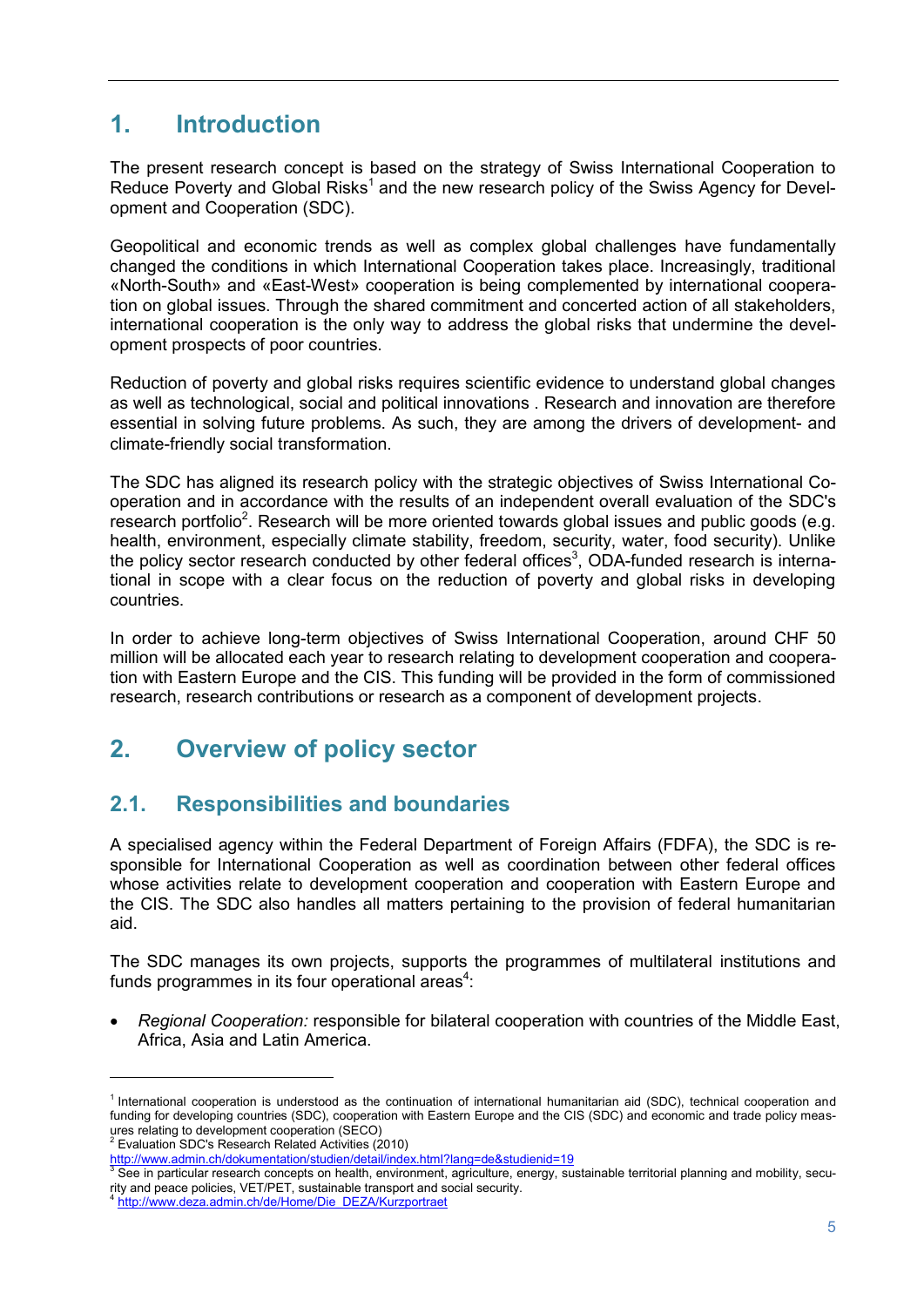- *Global Cooperation*: responsible for multilateral cooperation, including work with UN institutions and the World Bank. It also manages global programmes devoted to individual themes: climate change, food security, water, migration and health. These programmes are intended to help solve global challenges.
- *Cooperation with Eastern Europe:* responsible for providing support for democratic and market-based reforms in the West Balkans and the countries of the former Soviet Union. Key concerns for transition aid are the creation of democratic institutions, social and health reforms as well as greater environmental protection.
- *Humanitarian Aid*: responsible for saving lives and easing suffering in nine regions around the world.

The Economic Cooperation and Development Division of the *State Secretariat for Economic Affairs* (SECO) works with the SDC to design and implement cooperation activities with developing countries, countries in Eastern Europe and Central Asia (transition aid) and the ten new EU member states (Swiss contribution to EU enlargement). SECO projects seek to achieve sustainable economic growth by supporting market-based reforms and helping partner countries to become part of the global economy. Within the scope of its remit, SECO may also commission research assignments.

#### *Research relating to Swiss contribution to the EU enlargement*

Through its contribution to the EU enlargement, Switzerland invests in the stability and prosperity of an enlarged European Union (EU). Recipients are Poland, Hungary, Czech Republic, Slovakia, Slovenia, Estonia, Latvia, Lithuania, Bulgaria, Romania, Malta and Cyprus.

The enlargement contribution includes research and innovation funding as well as measures to reinforce scientific networks. Bilateral funding is also provided for joint research projects between Switzerland and partner countries Poland, Lithuania, Hungary, Romania and Bulgaria. Research themes include the environment, health, nanotechnology, energy, information and communication technology and general natural sciences.

S*ciex-NMSch* is a scientific exchange programme between Switzerland and the new EU member states. It offers young researchers the opportunity to further develop their research capacities during their research training stay in Switzerland.

Research within the framework of Switzerland's enlargement contribution helps to reduce economic and social disparities within the enlarged European Union. These research activities are not the same as ODA-funded research activities relating to International Cooperation. Likewise, they are not included in the "Development and Cooperation" policy sector. They therefore fall beyond the scope of the present research concept and will not be discussed further.

Detailed information can be found on the following website www.erweiterungsbeitrag.admin.ch.

# **2.2. Strategic objectives for international cooperation**

The primary aim of Swiss International Cooperation is to achieve sustainable global development that reduces poverty and global risks and protects global public goods.

The five equally important strategic objectives are listed below:

*1. Preventing and overcoming crises, conflicts and disasters* 

Emphasis here is placed on preventing and reducing the risks associated with natural hazards (disaster risk reduction), preventing violent conflicts, providing humanitarian aid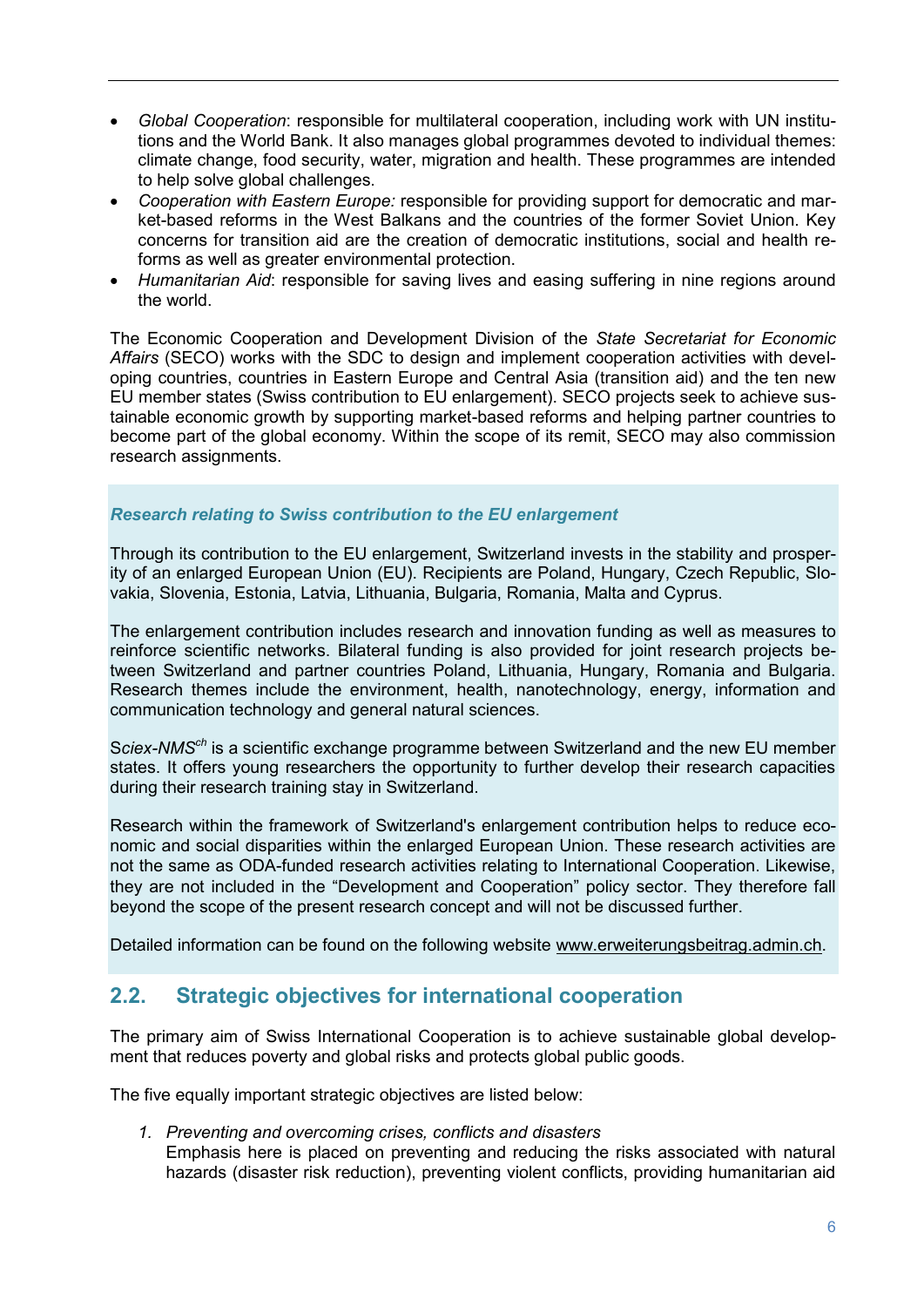in emergency situations, conflict management, state building and reconstruction as well as reform of the security sector.

- *2. Providing universal access to resources and services*  Here the aim is to reduce poverty by achieving solid, environmentally and socially sustainable development in poor countries. Within this context, resources mean decent housing, adequate nutrition, clean water and job prospects and services mainly refer to the education and healthcare system of a given country.
- *3. Promoting sustainable economic growth* With this objective, priority is given to financial stability and good governance; this includes efforts to achieve sustainable growth in trade, measures to develop the private sector and financial services, funding and operation of infrastructures, measures to encourage sustainable urban development and market-based systems.
- *4. Supporting the transition to democratic, market-based systems*  The main focus is on reinforcing parliaments, democratisation, state reform and local governance as well as market-based systems.
- *5. Contributing to globalisation that favours development, environmental protection and social justice*

The most important condition needed to reach this objective is a reliable, internationally negotiated and binding legal framework. Development-friendly international rules offer poor countries better opportunities to assert their environmental rights and gain greater access to world markets.

# **2.3. Research for development**

Research and the availability of new knowledge are becoming increasingly important in all areas of International Cooperation. Technological, social and political innovations are decisive factors for economically, social and environmentally sustainable development in both rich and poor countries.

In the strategy of Swiss International Cooperation for 2013-2016 , greater emphasis is placed on research oriented towards solving global problems; handling insecurity, risks and crises as well as providing global public goods such as health, environment (particularly climate stability), biodiversity, water, food security, human security, market stability and financial stability.

In light of current and pressing problems related to global change and sustainable development, cooperation with Swiss research institutes, cantonal universities, federal institutes of technology (FITs), the Swiss Tropical and Public Health Institute, the IHEID as well as with Swiss universities of applied sciences and their research partners in Africa, Asia and Latin America will become increasingly important .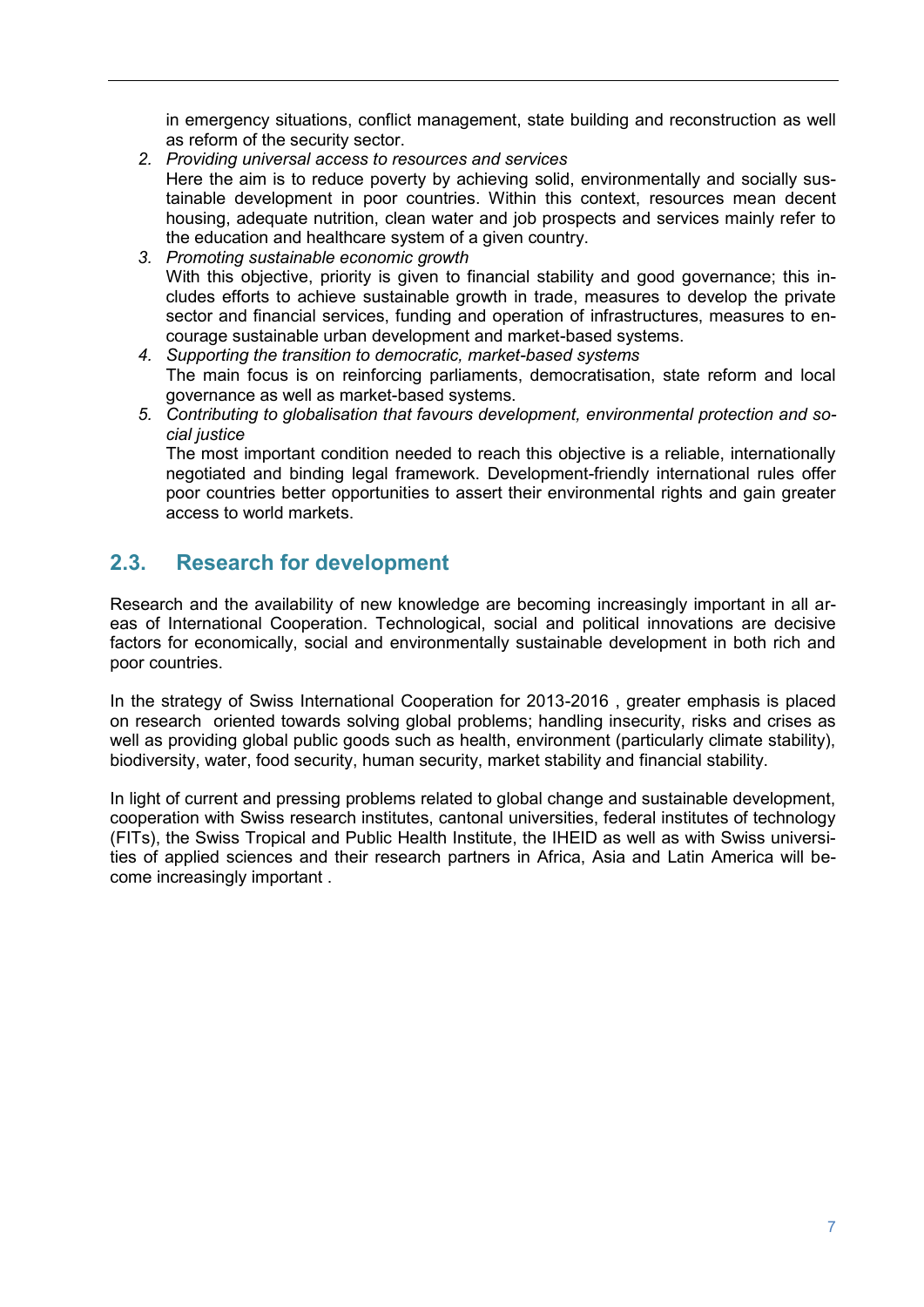#### *Definition of research*

Referring to the OECD's *Frascati Manual*<sup>5</sup> and in consultation with researchers from the Commission for Research Partnerships with Developing Countries (KFPE), a working definition of research was formulated. This should make it easier to compile the list of research projects, or development projects that include a research component, and distinguish these from other activities, e.g. advisory services, teaching, implementation of development projects by higher education institutions.

The working definition of research is as follows:

- *(Scientific) research* is closely associated with the production, interpretation and use of knowledge. Here, the aim is to conduct creative, innovative studies based on scientific methods used in the fields of social and political science, economics, life sciences, natural and environmental sciences, Earth sciences, engineering, medicine and pharmaceuticals, mathematics or humanities.
- *(Scientific) research* is based on research questions that are used to generate hypotheses. Scientific research covers both fundamental and applied research.

The integration of research into Swiss International Cooperation also helps to reinforce Switzerland's position as a location for research; at the same time, research funded under the Federal Council Dispatch on Education, Research and Innovation (ERI Dispatch) can contribute to solve global problems and cope with challenges of international cooperation.

#### **2.3.1. Reorientation of research**

 $\overline{a}$ 

In 2009, the SDC Directorate commissioned a comprehensive evaluation of ODA-funded research activities.<sup>6</sup> This evaluation was carried out by *The Policy Practice Ltd.* The final report *Evaluation of SDC's Research Related Activities*<sup>7</sup> provides a detailed overview and analysis of the SDC's research activities.

The international evaluation team gave positive assessments to efforts to support relevant research and build research capacities (particularly via research partnerships). It also commended the SDC for its role in establishing a «development research community» in Switzerland and setting up a joint-funding mechanism with the SNSF*.*

Negative assessments were given in relation to the following: no clear connection between SDC-funded research and strategic objectives of Swiss International Cooperation; no convincing reasons to explain why the SDC supports development research; in many cases, a lack of transparent and documented funding criteria; little exchange of knowledge between the SDC and research institutions; and finally, limited use of research findings.

Based on these findings and the long experience in working with various research funding instruments, a new research policy<sup>8</sup> was adopted in 2010 to replace the ones established in 1993 and 2002.

 $^5$  Frascati Manual 2002: Proposed Standard Practice for Surveys on Research and Experimental Development (OECD, 2002)<br>  $^6$  Not considered are research activities in the new EU member states as part of Swiss EU policy.

<sup>«</sup>Evaluation of SDC's Research Related Activities «, commissioned by the Corporate Controlling Section of the Swiss Agency for Development and Cooperation (SDC); March 2010

<sup>(</sup>http://www.admin.ch/dokumentation/studien/detail/index.html?lang=de&studienid=19) <sup>8</sup> Senior Management Response in Evaluation of SDC's Research Related Activities (2010), Part II page 6-11 (http://www.admin.ch/dokumentation/studien/detail/index.html?lang=de&studienid=19)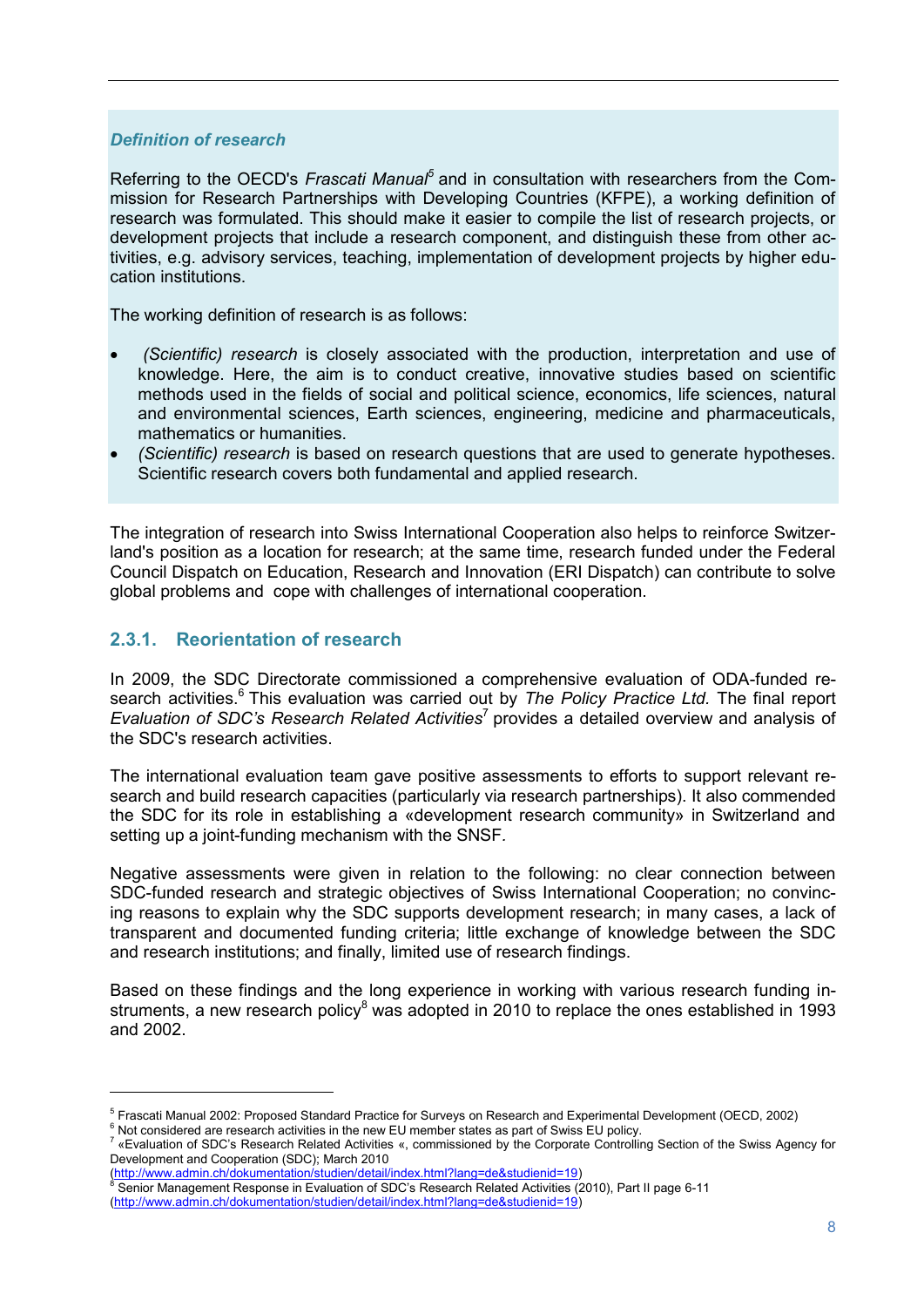The aim is to enhance quality assurance and result oriented management. This concerns, in particular, the decentralised part of the research portfolio (around 80%), which includes commissioned research; contributions to international organisations and networks; programme contributions relating to the strategic priorities of the SDC's Global Cooperation, Regional Cooperation or Cooperation with Eastern Europe.

A major need for reform was identified with regard to thematically open North-South research activities, which are centrally managed by the SDC's research desk. These North-South programmes will be phased out in their current form or will not be renewed upon completion. The freed up resources will be re-allocated to a new programme for partnership-based interdisciplinary and trans-disciplinary research on global issues, jointly established by SDC and the Swiss National Science Foundation (SNSF). The set up of this new programme should create the conditions necessary for more efficient, effective and development oriented research in line with the strategic objectives of International Cooperation (see Chapter 3.1). In particular, the set-up of the program will facilitate the monitoring of the content of research activities and the exchange of relevant research findings between SDC and researchers.

#### **2.3.2. Main purpose of research**

The *production of new knowledge, innovative approaches and the use of scientific knowledge* will be the main objective of research in the field of International Cooperation. Research-based concepts, methods, technologies, products and tools should be identified, developed, tested and applied in policy and practice. This requires an iterative exchange with key actors as an integral part of the research process. Research is therefore essential for international cooperation, whether it be to identify problems, find solutions or develop applications.

Here, a distinction should be drawn between:

- a) Production of *knowledge* and concepts as a *global public good* contributing to:
- solve development, transition and global problems
- establish evidence-based policies and engage in policy debate on specific themes
- b) Production of *knowledge* and concepts for SDC activities (commissioned research) to:
- directly support policy and programme work at SDC headquarter and SDC cooperation offices in priority countries
- improve the quality of Swiss International Cooperation

While the building of local research capacities in developing countries falls beyond the scope of Swiss International Cooperation, it is nevertheless an objective that should be pursued within the framework of multilateral institutions and donor coordination fora. ODA-funded research activities should be designed in a way that helps to strengthen research capacities and research networks relevant for development cooperation. At the same time, these activities should have a positive impact on the institutional research community in Switzerland and in partner countries.

#### **2.3.3. Basic principles for future investment in research**

ODA-funded research should adhere to the following principles:

- Research must be related to the long-term strategic objectives and thematic priorities of Swiss development cooperation.
- Research freedom in terms of formulating research questions and selecting methods must be respected.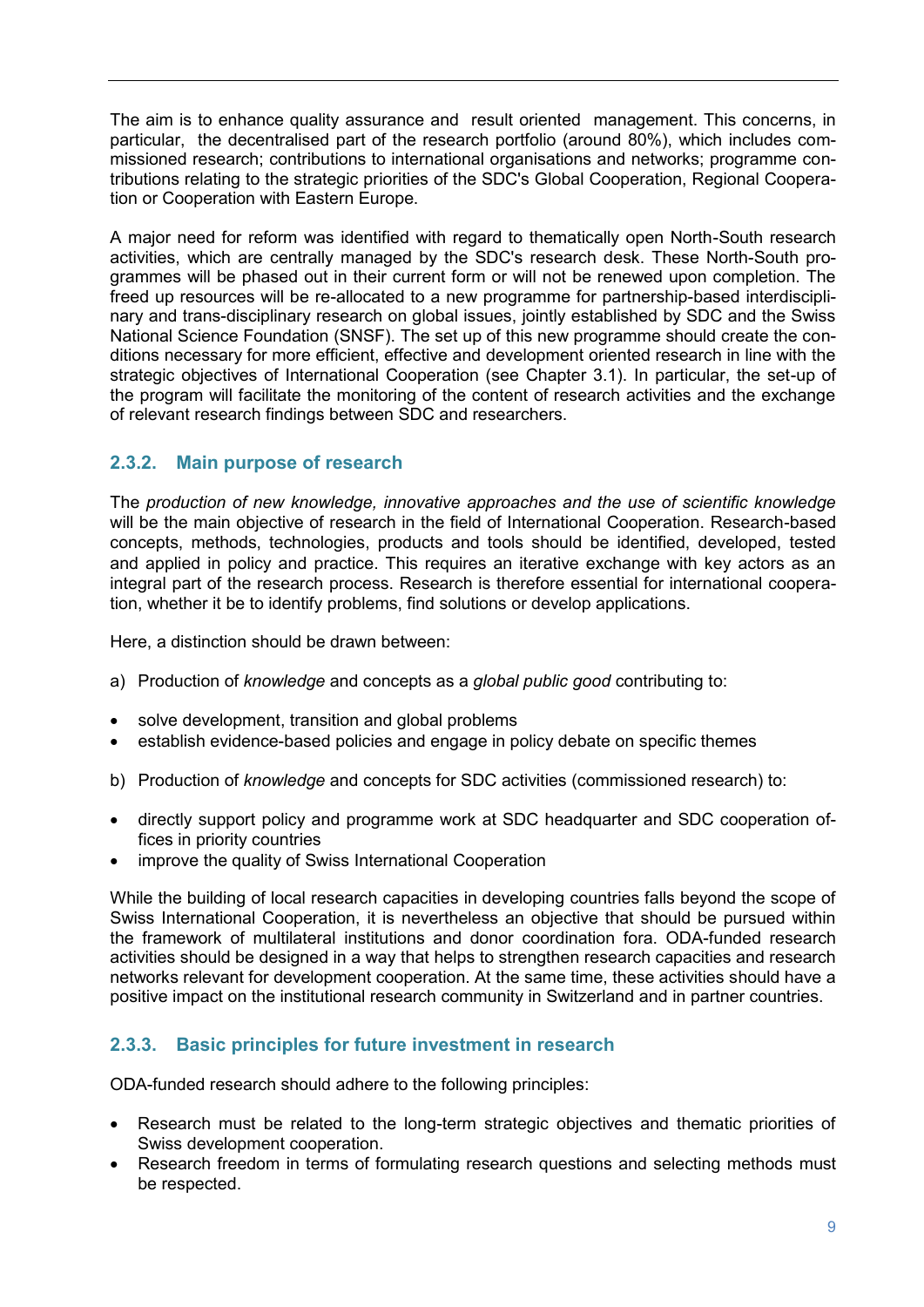- When granting funds to research programs and projects, the principle of competition must apply provided the contributions are not part of a strategic partnership.
- The focus must be on research which is excellent, development-relevant and innovative. Priority must be given to the application or implementation of research findings.
- Researchers must pursue research with the clear aim of solving global issues in developing countries, helping poor population groups in developing countries and using research findings in policy and practice.
- Research cooperation is partnership-based. The eleven principles established by the KFPE shall serve as a frame of reference.
- Where adequate and useful, the SDC shall collaborate with other donors and coordinate its support for research at the national and international levels.

### **2.3.4. Types of research funding**

Commissioned research or mandates will be given and funding contributions provided within the framework of Swiss International Cooperation. In addition to specific research programmes, development programmes or projects may also include a research component. The proportion of research will vary from one project to another.

Commissioned research and mandates refer to projects that the SDC has commissioned to third parties. As the client, the SDC assumes full managerial responsibility for these assignments and mandates. Research funding contributions go to the partner. Allocation of responsibilities as well as management and accounting aspects will be negotiated with the partner and formalised in a contract.

# **2.4. Legal basis for research**

Art. 54 of the Federal Constitution states that the Confederation «*shall in particular assist in the alleviation of need and poverty in the world and promote respect for human rights and democracy, the peaceful coexistence of peoples as well as the conservation of natural resources».* The Federal Act of 19 March 1976 on International Development Cooperation and Humanitarian Aid (SR 974.0 $^9$  and the corresponding Ordinance of 12 December 1977 on International Development Cooperation and Humanitarian Aid (SR 974.01) derive their legal basis from this constitutional article. Art. 29 of SR 974.01 explicitly states that the SDC is responsible for promoting scientific research in the area of development cooperation and humanitarian aid. SECO, for its part, is authorised to commission research within the scope of its remit.

Research relating to cooperation with Eastern Europe and the CIS is based on the Federal Act of 24 March 2006 on Cooperation with the Countries of Eastern Europe (SR 974.1) and the corresponding Ordinance of 6 May 1992 on Cooperation with the Countries of Eastern Europe (SR 974.11).

ODA-funded research must be aligned with the long-term strategic objectives and priorities of Swiss International Cooperation, which are centred on reducing poverty and global risks.

For the period 2013-2016, the new Federal Council Dispatch on Swiss International Coopera- $\mu$  tion<sup>10</sup> presents a comprehensive strategy covering all areas of International Cooperation for the first time. It draws linkages with the five foreign policy objectives and Switzerland's foreign economic strategy and shows the main direction that the Confederation intends to take in the vari-

<sup>&</sup>lt;sup>9</sup> In a report adopted by the Federal Council in January 2010, it is stated that legislation on development cooperation and humanitarian aid from the 1970s remains a suitable and sufficient basis for the current activities of the SDC and SECO.

<sup>10</sup> http://www.deza.admin.ch/en/Dossiers/Message\_2013\_2016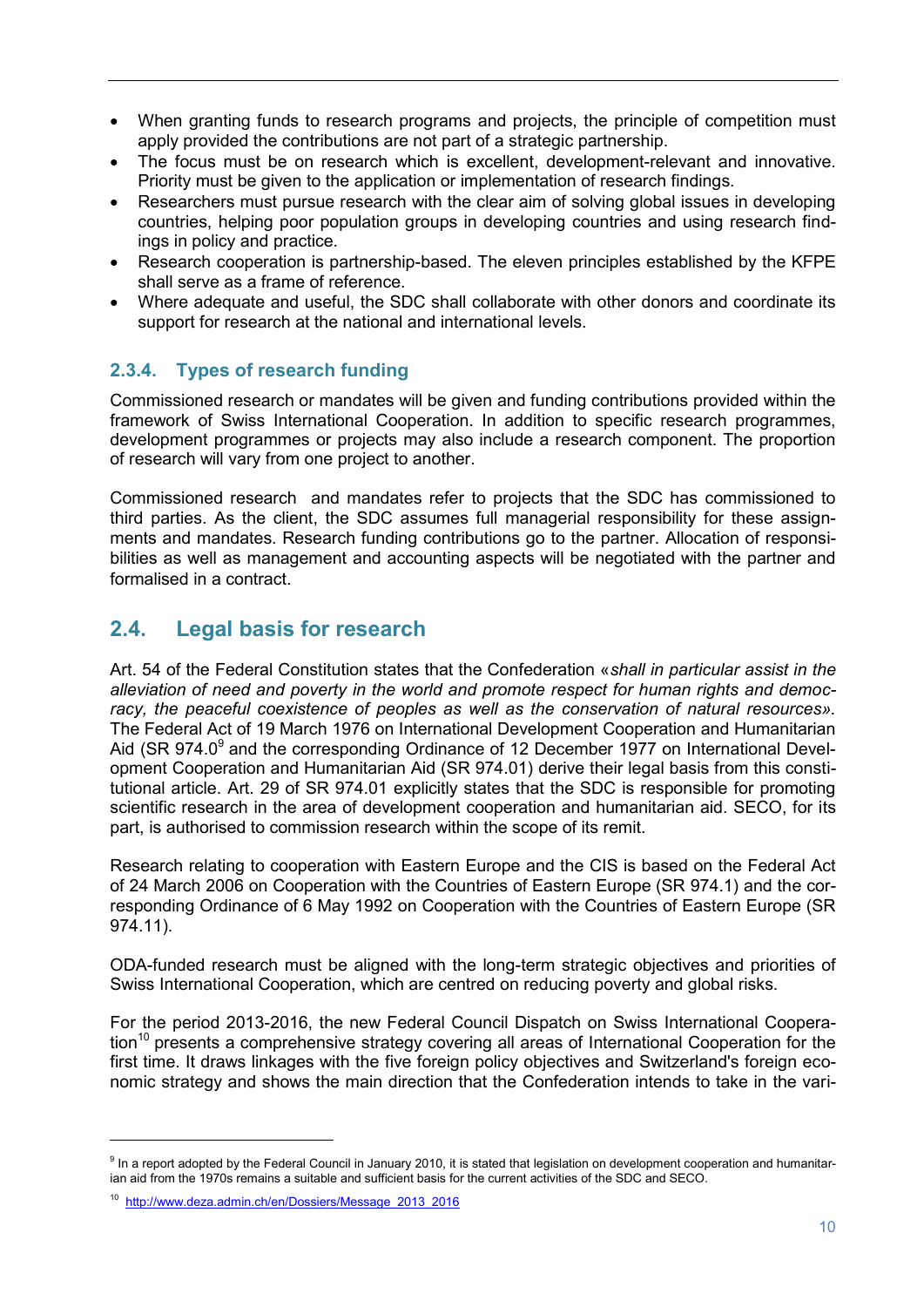ous fields. Finally, the document explains the comprehensive use of bilateral, multilateral, global and non-governmental instruments.

# **2.5. Review of 2008-2011**

In the legislative period 2008-2011, the SDC contributed funding to research projects conducted by Swiss research institutions. The findings from these research projects were used in programmes and thematic policy debate and to further achievement of the Millennium Development Goals. Funding was also provided to international research networks, particularly to the Consultative Group on International Agricultural Research (CGIAR), various thematic research programmes (e.g. *Splash*) and a series of multi-year research partnership programmes (*NCCR North-South*; SDC-SNSF Programme for Research Partnerships with Developing Countries; the EPFL Fund; the KFH programme to encourage partnerships between Swiss universities of applied sciences and similar institutions in developing and transition countries; the ETHZ's North-South Centre: *Research Fellow Partnership Programme* (RFPP) and contribution to agricultural research; *SCOPES* as well as the *Young Researchers* and *University Exchange* programmes).

Successful SDC-supported projects through North-South research programmes are presented in a publication and on the website of the *Commission for Research Partnerships with Develop*ing Countries (KFPE).<sup>11</sup> Through case studies, the KFPE shows practical examples of what can be accomplished through transnational research. It also sheds light on the rapidly changing challenges.

In the West Balkans, priority is given to social sciences, with special emphasis being placed on regional cooperation.

The long-term financial commitments made by the SDC in partnership-based North-South or West-East research programmes have greatly contributed to improvement of research capacities in the field of development and cooperation. The funding has also enabled the creation of research networks between Switzerland and other countries in Africa, Asia, Latin America and Eastern Europe.

In 2009, an evaluation of the SDC's research portfolio was conducted.<sup>12</sup> The SDC's research policy was then revised on the basis of the outcome of this evaluation (see Chapters 2.3.1, 2.3.2 and 2.3.3).

# **2.6. Funding in 2008-2011**

There is no specific research budget. Annual research investment amounts to around CHF 50 million defined as a point of reference.

Calculation of annual investment is based on the effective payments. Fluctuations from year to year are mainly caused by the payment schedules established within a given project cycle; for long-term projects, these payments may vary considerably.

<sup>&</sup>lt;sup>11</sup> http://www.kfpe.ch/projects/success\_stories/electronic\_appendix/<br><sup>12</sup> http://www.admin.ch/dokumentation/studien/detail/index.html?lang=de&studienid=19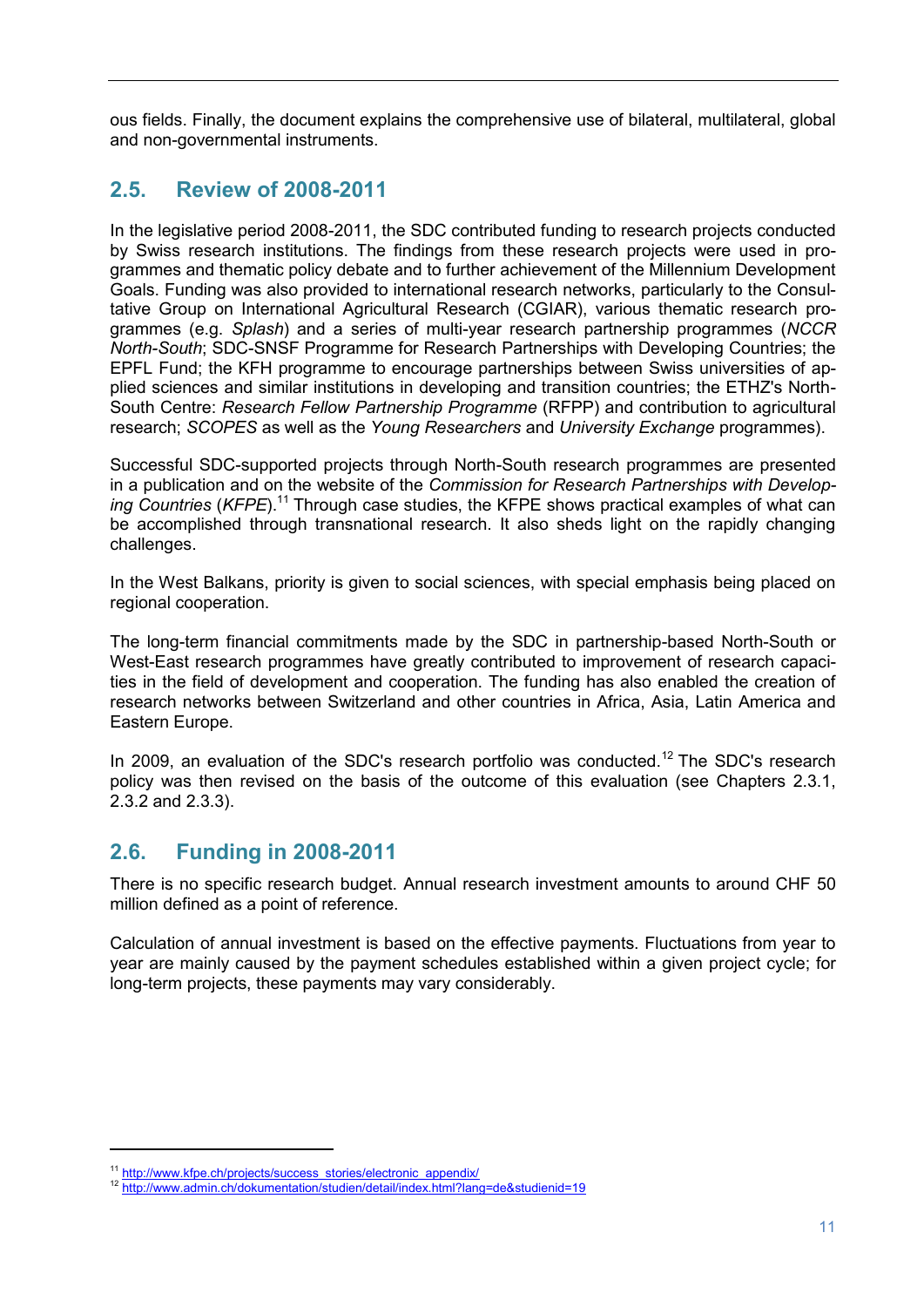#### **Research investment by contributions and commissioned research (in thousand Swiss Francs)**

| Year | Funding contributions | Assignments*      | <b>TOTAL</b> |
|------|-----------------------|-------------------|--------------|
| 2008 | 33,124                | 14,731 (10,575**) | 47,855       |
| 2009 | 36,564                | 16,893 (9,120**)  | 53,457       |
| 2010 | 37,612                | 18,483 (10,657**) | 56,096       |
| 2011 | 33,668                | 19,816            | 53,484       |

\* Due to the formula used by the ERT Steering Committee to calculate research investment (i.e. for commissioned research the proportion of research is not taken into account), SDC's research investment is overstated (2009: non-research related proportion in SDC' s commissioned research: 46%). These are generally development projects that include only a research component.

\*\*According to SFSO/OECD statistics: R&D expenditure (proportion of research is taken into account)

| Year | Framework credit<br>South | Framework credit<br>East | <b>TOTAL</b> |
|------|---------------------------|--------------------------|--------------|
| 2008 | 45,746                    | 2,109                    | 47,855       |
| 2009 | 47,636                    | 5,817                    | 53,453       |
| 2010 | 49,810                    | 6,288                    | 56,098       |
| 2011 | 47,828                    | 5,656                    | 53,484       |

#### **Research investment by framework credit (in thousand Swiss Francs)**

Over the past four years, the SDC has funded research relating to the following priority themes<sup>13</sup>

- Agriculture, rural development and environment
- Social development, particularly health, water, social services, education
- Governance, rule of law and democracy
- Global partnerships, development, trade
- Economy and employment
- Conflict prevention, transformation, migration
- Gender equality

 $13$  These are the categories used by the SDC prior to the restructuring process that began in 2008. They will be revised.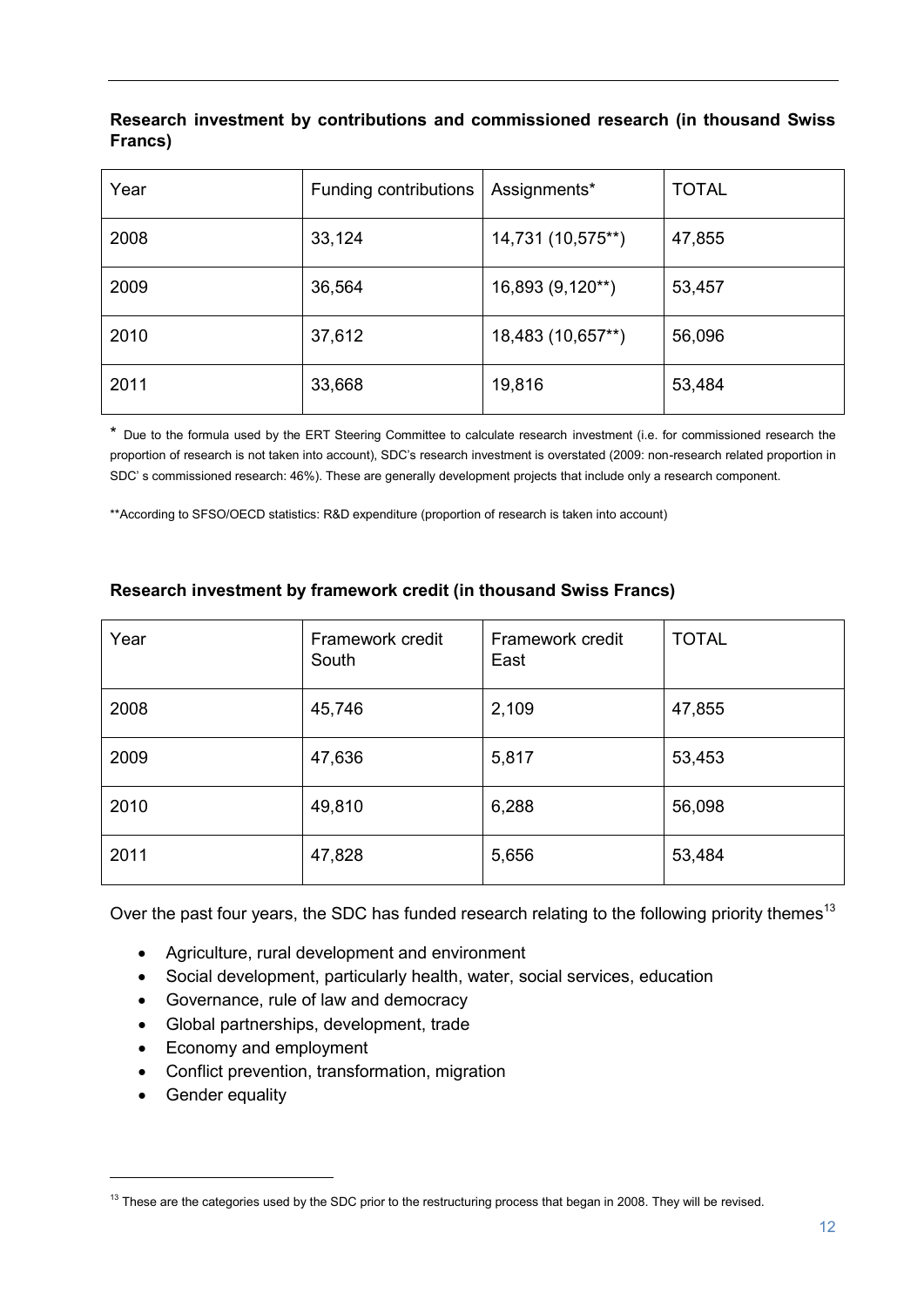By far the largest portion of SDC research budget (s. *Fig. 1*) goes to the CGIAR as part of its multilateral commitment. The SDC has supported the CGIAR since its inception in 1971. The CGIAR contribution is under the responsibility of the SDC's Global Programme Food Security. Because Switzerland is one of the CGIAR's ten largest donor countries, it holds seats on the CGIAR's steering and decision-making bodies as well as on the Fund Council (for the period 2011-2013). The SDC is therefore able to exert a direct influence over the strategic direction and management of the CGIAR and use the knowledge gained for its own bilateral projects. The multilateral nature of CGIAR activities combined with the fact that Switzerland is able to guide CGIAR bilateral research projects in developing countries sets this partnership apart from other research activities in Swiss International Cooperation. With the strategic objectives *Food for People, Policies for People* and *Environment for People,* the CGIAR helps to: i) accelerate sustainable improvements in productivity and production of healthy food by and for the poor; ii) facilitate political and institutional changes that boost agricultural growth and encourages propoor development, primarily for women and other disadvantaged groups; and iii) preserve, develop and sustainably use natural resources and protect biodiversity, so that the poor can maintain their livelihoods and withstand the effects of climate change and other factors.

As the second and third largest thematic sectors, the SDC supports research in the fields of social development as well as governance, rule of law and democracy.



Fig. 1: Research investment (2010) by theme

(Source: ARAMIS database, www.aramis.admin.ch)

Among the various recipient categories, international organisations, mainly CGIAR, received the largest funding contributions (see *Fig. 2*). The CGIAR is a strategic partnership of various donors, which works with fifteen international research centres and hundreds of state and nonstate actors as well as private companies worldwide. CGIAR donors include developing and industrialised countries, international and regional organisations as well as private foundations.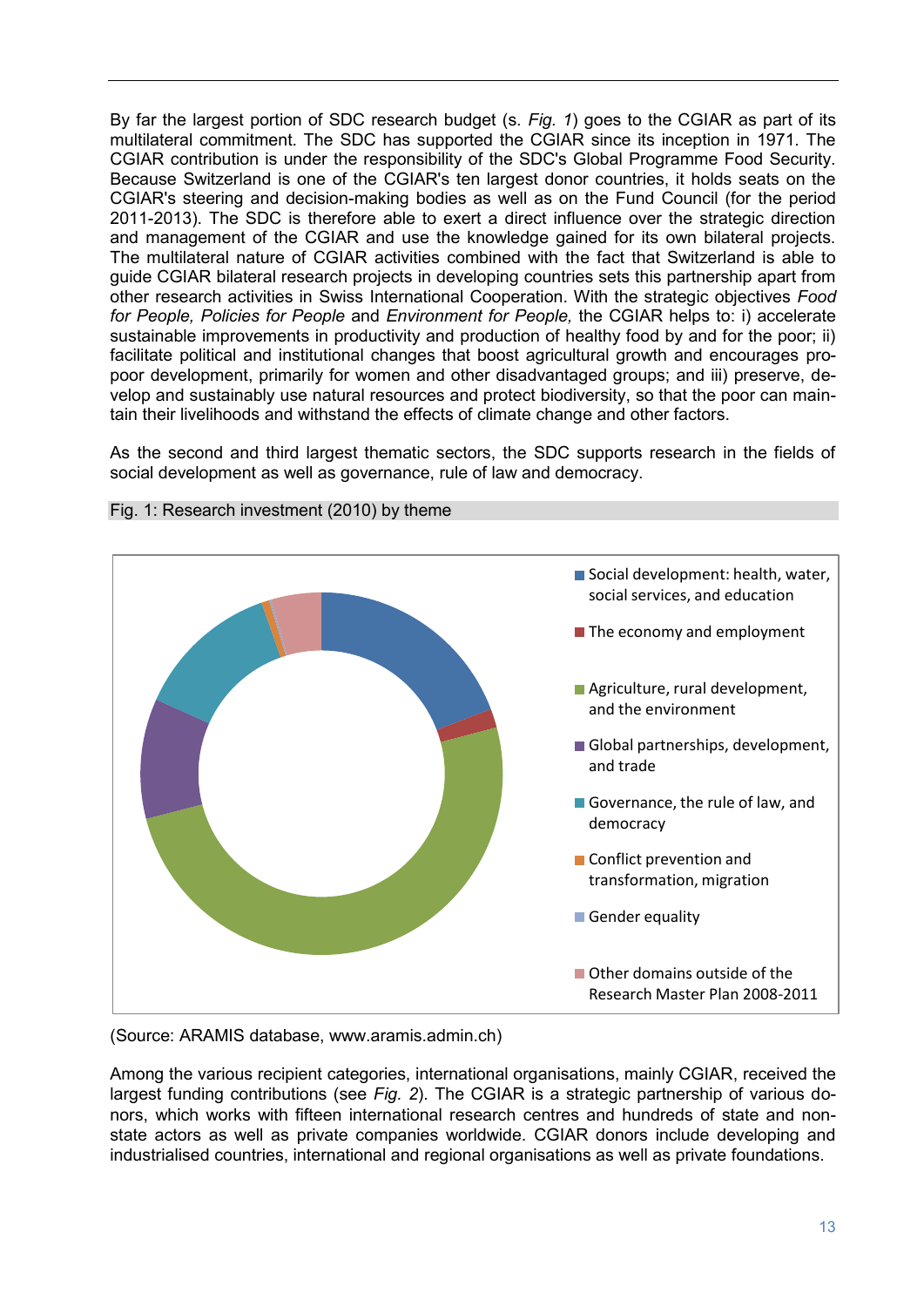In many cases, funding provided to universities and research institutions supports the implementation of research programmes in and with developing countries. The SDC has provided CHF 3.5 million in annual funding to the SNSF's NCCR North-South since 2001. The SDC's funding contribution for research related to the South is managed by the University of Bern, which acts as the *Leading House* of NCCR North-South. With a network of over 400 researchers in over 40 countries worldwide, the NCCR North-South seeks to develop practical and sustainable solutions to concrete challenges associated with global change. All NCCR North-South activities involve close partnership between research institutes and researchers from Switzerland, Africa, Asia and Latin America.



#### Fig. 2: Research investment by recipient category (2010)

(Source: ARAMIS database, www.aramis.admin.ch)

# **2.7. Global challenges**

#### *Increased interdependence – opportunities and risks*

While the globalisation of knowledge, production, trade, financial flows, services, information and culture offers many opportunities, there are also risks and new challenges that need to be addressed in the field of International Cooperation.

As the economies of China, India, Brazil, South Africa, South Korea, Indonesia and other emerging countries grow stronger, these countries increasingly find themselves in a position to shape international policies on the economy, finance, energy, climate, security and development. With their above-average economic growth, emerging countries influence the development process of poor countries in various ways: increasing the demand for raw materials and food; competing for local production of consumer goods in developing countries; and serving as a model for successful development strategies. The international community now faces the challenge of associating emerging countries in the funding and management of global tasks.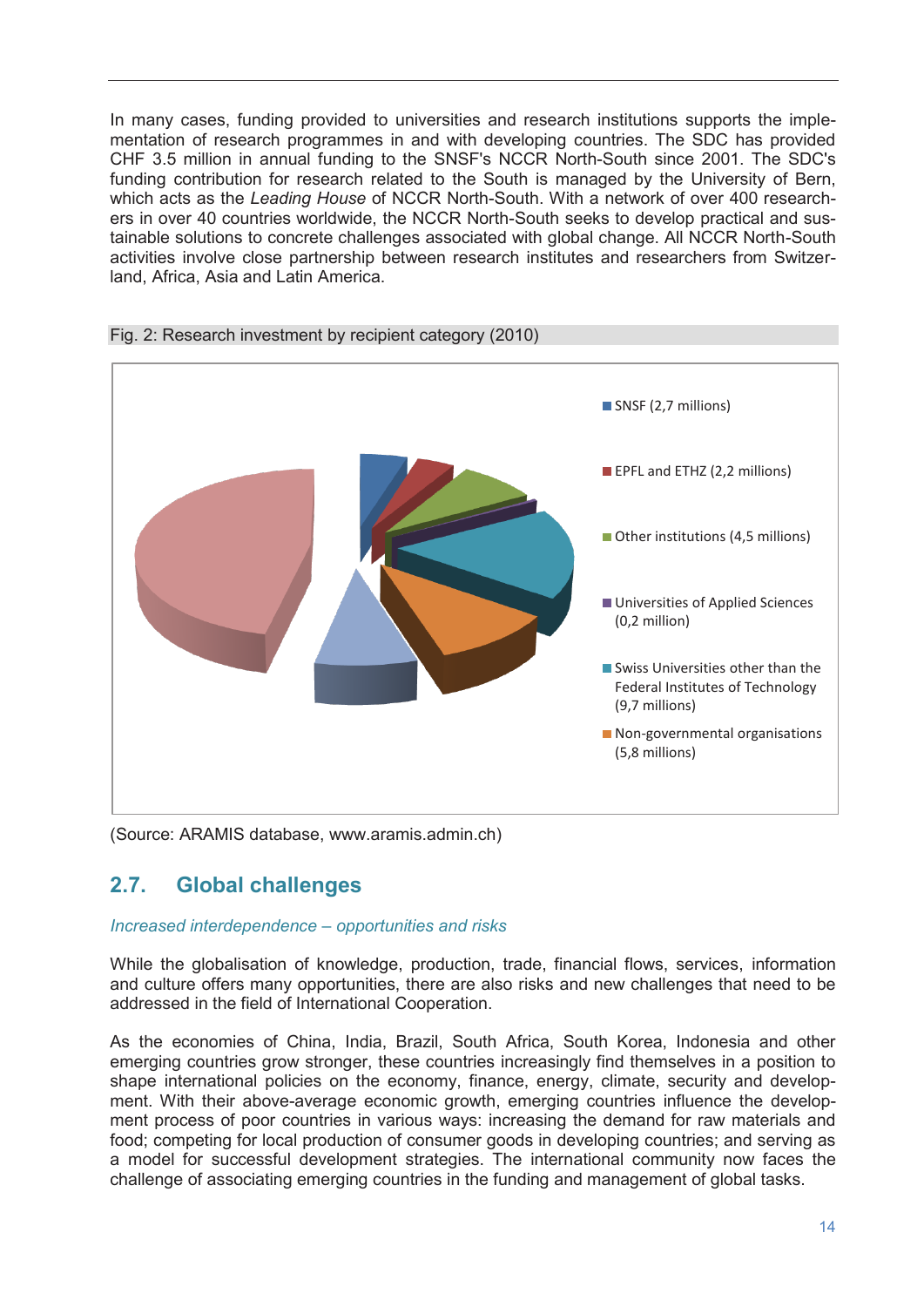#### *Population growth – rising demand for food, energy and mineral resources – scarcity of resources*

With population growth and rising demand for energy, fuel and food worldwide, the burden on limited natural resources increases. The results of this are: loss of biodiversity, soil depletion, climate change, land shortages, pollution of fresh water supplies and overfishing. Moreover, large swathes of agricultural land in Africa, Asia and Latin America are being bought or leased by states with considerable resource consumption, multinationals and private investors from industrialised and emerging countries. This often leads to unjustified seizure of land from smallholder farmers who work on it (land grabbing).

Multinationals are also exerting greater influence over poor countries. At the same time, many developing countries export raw materials and import consumer goods. When effectively regulated and taxed, exports of raw materials contribute to economic growth beyond urban centres, which reduces poverty.

#### *Dramatic environmental changes*

Poor developing countries are particularly vulnerable to global warming, which increases the potential for conflict: drought and water problems cause food crises in developing countries. Hundreds of millions of people are finding access to drinking water increasingly difficult. Extreme weather events, stronger cyclones and rising ocean levels threaten urban areas with millions of inhabitants while climate refugee flows become more prevalent. Combined with greater environmental pollution, climate change undermines sustainable development in poor countries.

#### *Development undermined by loss of global public goods*

Depending on the definition given, the term global public goods can include health, environment (particularly climate stability), biodiversity, water, food security, human security as well as market and financial stability.

As long as there are no competitively priced alternatives available, countries will continue to use cheap fossil fuels (coal, oil), which will invariably lead to even greater emission of pollutants. The depletion of natural resources, however, is the most serious risk.

Only environmentally sound poverty reduction ensures that the development of poor countries will not contribute to climate change and destruction of the environment. Those working to reduce poverty need to understand that development progress goes hand in hand with environmental protection and the preservation of global public goods. The future requires both a *Green Economy* (UN) and *Green Growth* (OECD).

#### *Developing regions more fragile – global stability*

The number of fragile states in poor countries has increased. A fragile state is defined as one where: a significant portion of the population does not recognise the legitimacy of the state; the state is unable to maintain law and order; the state is unwilling or unable to provide basic services to the population. In most countries, violent conflicts are to blame. Fragile state institutions and poor governance makes it more difficult to maintain the safeguards in place to protect the basic right to gain access to vital resources. Conflicts and dysfunctional state institutions create need and poverty; one-third of all poor people worldwide live in fragile contexts.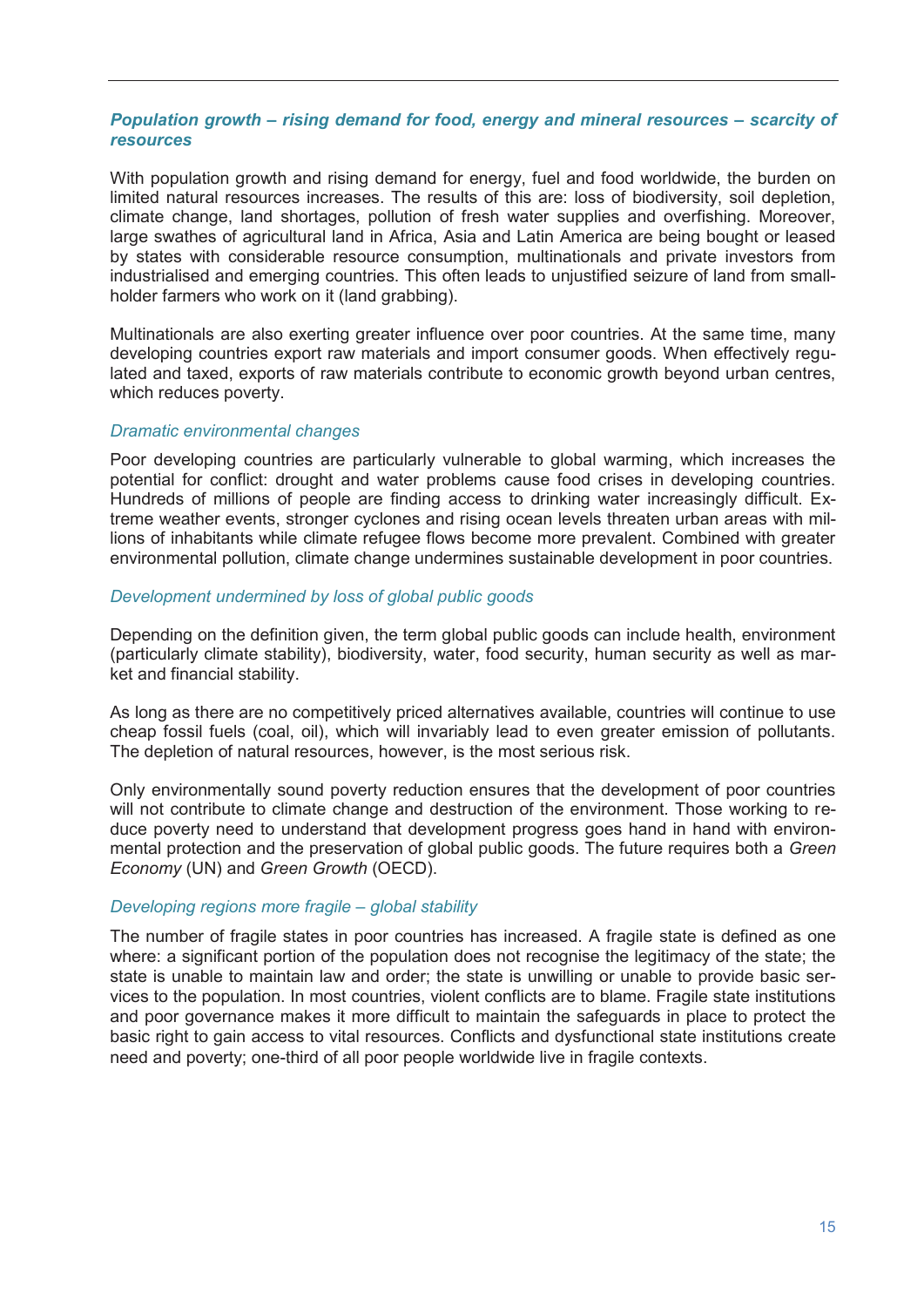# **3. Priority themes for development cooperation and research**

Swiss International Cooperation focuses on global challenges. Emphasis is placed on specific themes where Swiss expertise can help to reduce poverty and global risks.

While the extent of scientific research (i.e. commissioned research) is not the same for all themes, such activities will play an increasingly important role in all areas of Swiss International Cooperation. With the new SDC-SNSF research programme, development-related thematic research priorities have been set.

The following chapter is structured as follows:

Section 3.1. is devoted to a presentation of the SDCSNSF joint research programme, the *Swiss Programme for Research on Global Issues for Development (www.r4d.ch), which includes five* thematic research modules. Section 3.2 provides an overview of development cooperation themes, their relation to the strategic objectives of development cooperation, the challenges and possible research axes in SDC's priority themes. Section 3.3 examines scientific research programmes relating to Cooperation with Eastern Europe and the CIS.

### **3.1. SDC-SNSF joint research programme on global issues**

In response to global challenges facing international cooperation, in 2011 the SDC and the SNSF established the *Swiss Programme for Research on Global Issues for Development* (abbreviated title: r4d.ch programme). This joint research programme is intended to contribute to solving global problems in poor countries.

SDC funding contributions for various North-South research partnership programmes<sup>14</sup> (around 20% of the SDC's research portfolio) were merged and invested in the r4d.ch programme.

A total of CHF 97.6 million will be invested for the entire programme duration (2012-2022). The SDC's contribution for this period amounts to CHF 72 million; the SNSF's contribution stands at CHF 25.6 million.

The programme design is based on long years of experience with various funding instruments used for North-South research. For the past twenty years, the SDC has maintained a successful partnership with the SNSF in providing research funding in and with developing and transition countries. Cooperation activities began in 1990 with the *Scientific Co-operation between Eastern Europe and Switzerland* (SCOPES) programme (see Chapter 3.3.1). A research module «Development and the Environment» was added in 1994, followed by the Swiss Environment programme, the NCCR North-South and the programme «Research Partnerships with Developing Countries».

### **3.1.1. Objectives**

 $\overline{a}$ 

The overarching objective of the research programme is to develop scientific evidence as well as new and innovative concepts, products, methods and solutions through excellent and development-relevant research. Research findings should contribute to globally sustainable development that reduces poverty and global risks and helps to maintain global public goods in poor countries.

<sup>&</sup>lt;sup>14</sup> Including the EPFL Fund; SNSF-SDC research partnerships with developing countries; research partnerships between Swiss universities of applied sciences and developing/transition countries; the ETHZ's North-South Centre: Research Fellow Partnership Programme (RFPP); NCCR North-South**.**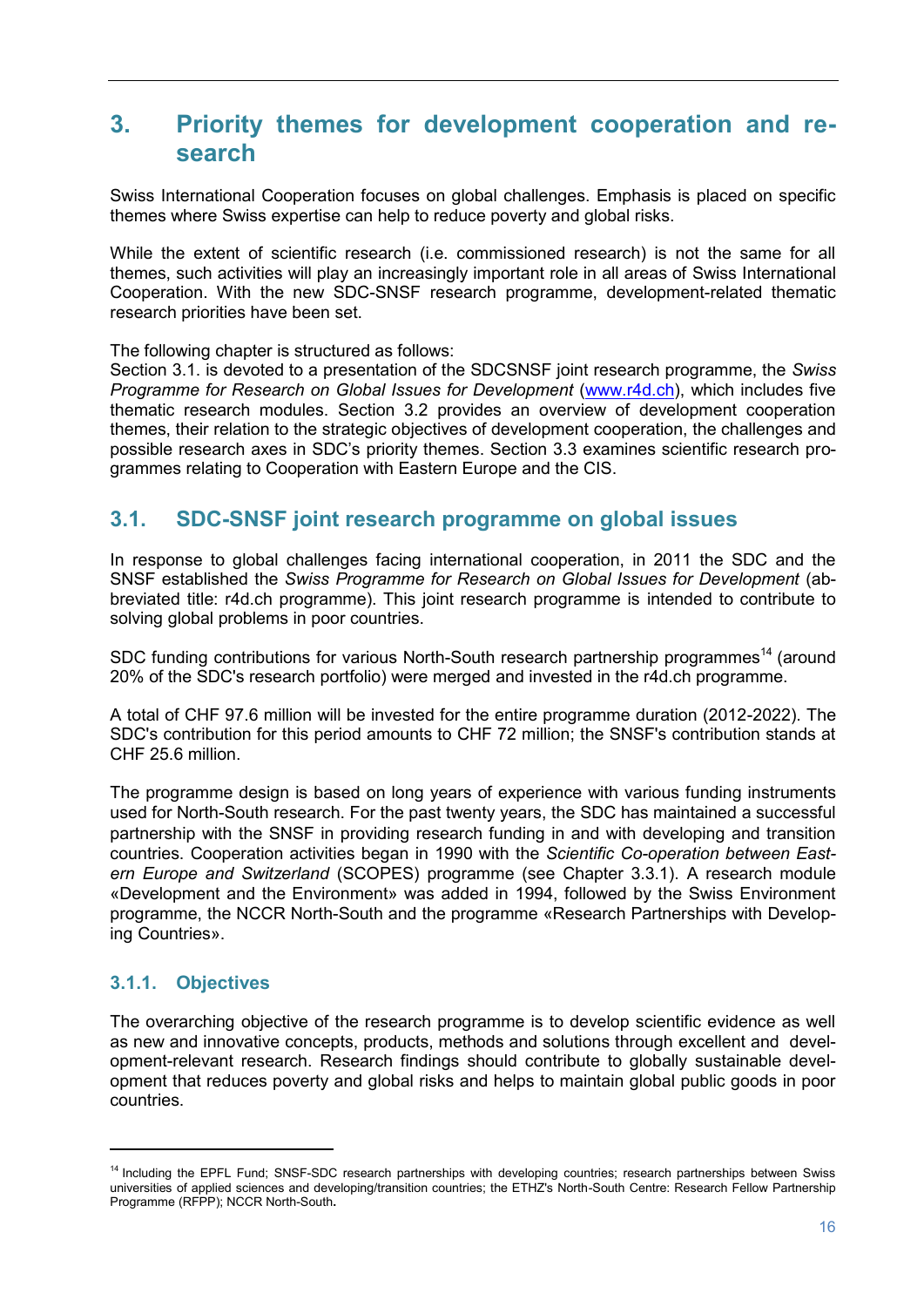In order to reach this objective, action will be taken to ensure that research is problem- and solution- oriented and based on an interdisciplinary approach. When assessing research, great importance will be given to exchange and cooperation with relevant stakeholders and future beneficiaries. Equally important is how research findings can be applied in policy and practice.

Emphasis is placed on the following three sub-objectives:

- 1) Developing scientific evidence as well as new innovative concepts, products and methods that can be potentially scaled up.
- 2) Encouraging the exchange of information between key stakeholders on concepts, solutions and options in relation to trade-offs, problem solving, policy dialogue and/or programme work and ensuring that these can be applied in policy and practice.
- 3) Using transnational, interdisciplinary research partnerships as a means of improving scientific competences and expertise on complex global issues

Target groups include researchers in Switzerland and developing countries. The programme allows them to conduct joint research on specific themes within global networks. In addition, the programme is intended to use the scientific potential to reduce poverty and global risks in poor countries. The exchange of information between key stakeholders and future users as well as the implementation of research findings form an integral part of research activities. This requires consideration of the following: how the expected research findings can help to solve global issues; how the research findings can be used to improve the lives of disadvantaged population groups in developing countries; and how research findings can be applied in policies and practices.

With the new research programme, great importance is given to communication and use of research findings. Between 10% and 15% of a given project budget should be used for communication and implementation purposes.

#### **3.1.2. Programme structure, thematic focus and implementation**

Two different types of research funding will be awarded:

- Research funding for **thematic research programmes** (around 80% of total research funding budget). This type of research funding is awarded to consortia.
- Research funding for smaller-scale **thematically open research projects** (around 20% of total research funding budget).

The following five themes defined by the SDC are at the centre of the thematic research programme:

- *Theme 1:* Causes of and solutions to social conflicts in contexts of weak public institutions
- *Theme 2:* Employment in the context of sustainable development
- *Theme 3:* Agricultural production systems and food security
- *Theme 4:* Sustainable use and management of ecosystems

*Theme 5:* Provision systems and financing mechanisms in the public health sector

These themes are aligned with the long-term thematic priorities established for development cooperation (see Chapter 3.2). Specific details of each theme are defined in cooperation with the SNSF.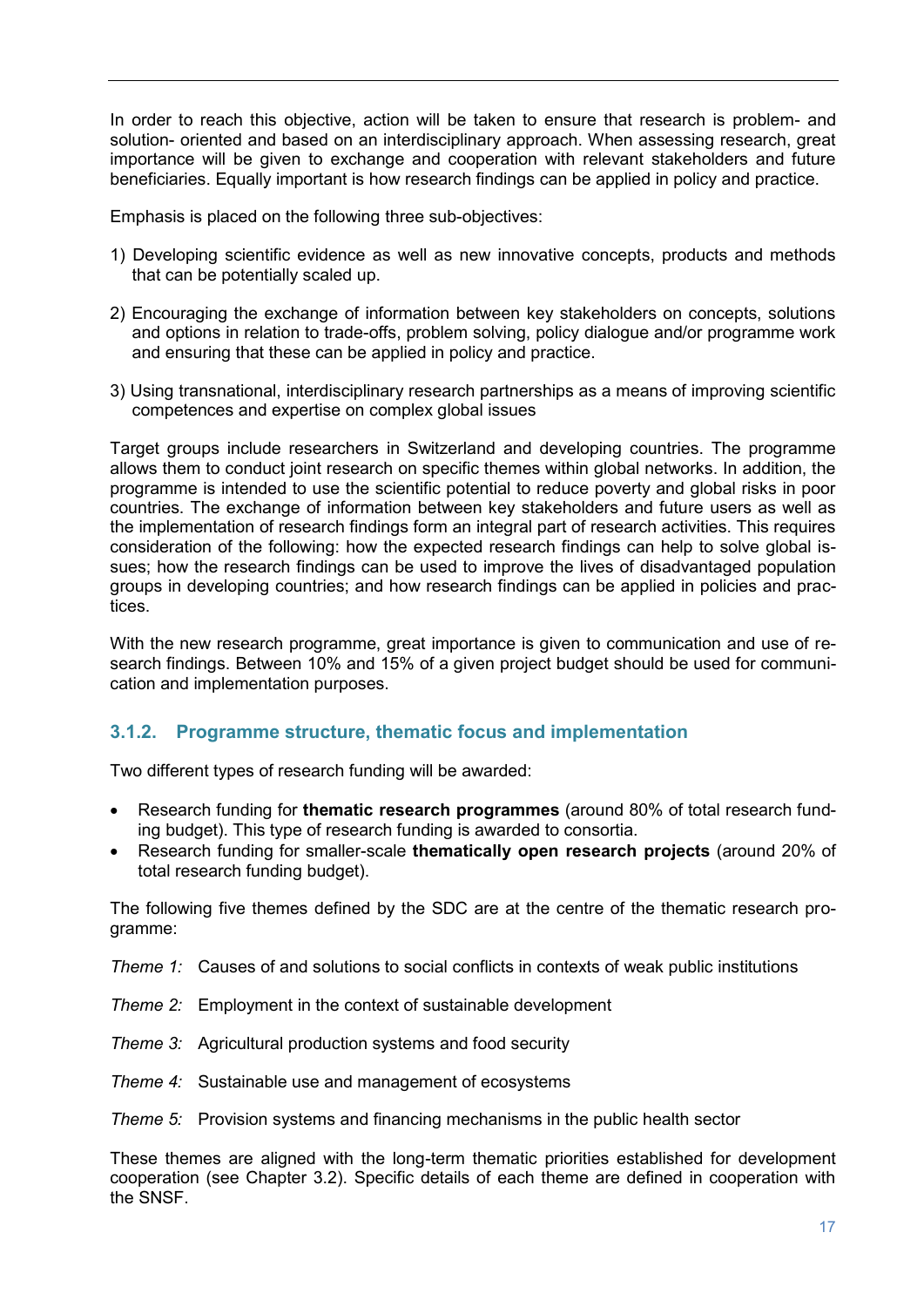All projects of the thematic research modules have a duration of 6 years. A maximum 3-year duration will apply to the projects in the thematically open research module. Funding for such projects will be awarded through three calls for project proposals.

Generally speaking, all researchers at research institutions (according to SNSF practice) in Switzerland together with partners from Africa, Asia and Latin America (based on the DAC list<sup>15</sup>) are eligible for research funding.

Research must unfold in partnership between Switzerland and developing countries. For each project, at least 50% of the academic research staff must be based in poor developing countries and at least 40% of research funding awarded must be channelled to this group.

Calls for project proposals will take place at different stages: calls for project proposals for themes 1 and 2 will be issued in 2012; calls for project proposals for themes 3 and 4 will be issued in 2013; and the call for project proposals for theme 5 is planned for 2014. Calls for project proposals relating to thematically open projects will be issued in 2012, 2014 and 2016.

The Administrative Offices of the SNSF will be responsible for the operational implementation of the programme.

The strategic steering committee, with an equal number of SDC and SNSF representatives, will be responsible for the overall supervision and regularly evaluate the functioning of the r4d.ch programme. The steering committee will be supported in these activities by an advisory board comprised of international experts. The steering committee will establish a review panel (including one SDC representative and one representative from the SNSF's National Research Council) for each of the five themes covered by the thematic research modules and the thematically open module. These review panels will conduct regular evaluations of the scientific quality, development relevance, communication and application activities, and the quality of research cooperation. The SDC representative in each review panel will also be involved in following up on the content of research.

Programme status and achievements will be announced at regular intervals on the programme's website (www.r4d.ch) and in newsletters so as to keep the public informed.

<sup>&</sup>lt;sup>15</sup> According to OECD-DAC list: www.oecd.org/dac/stats/daclist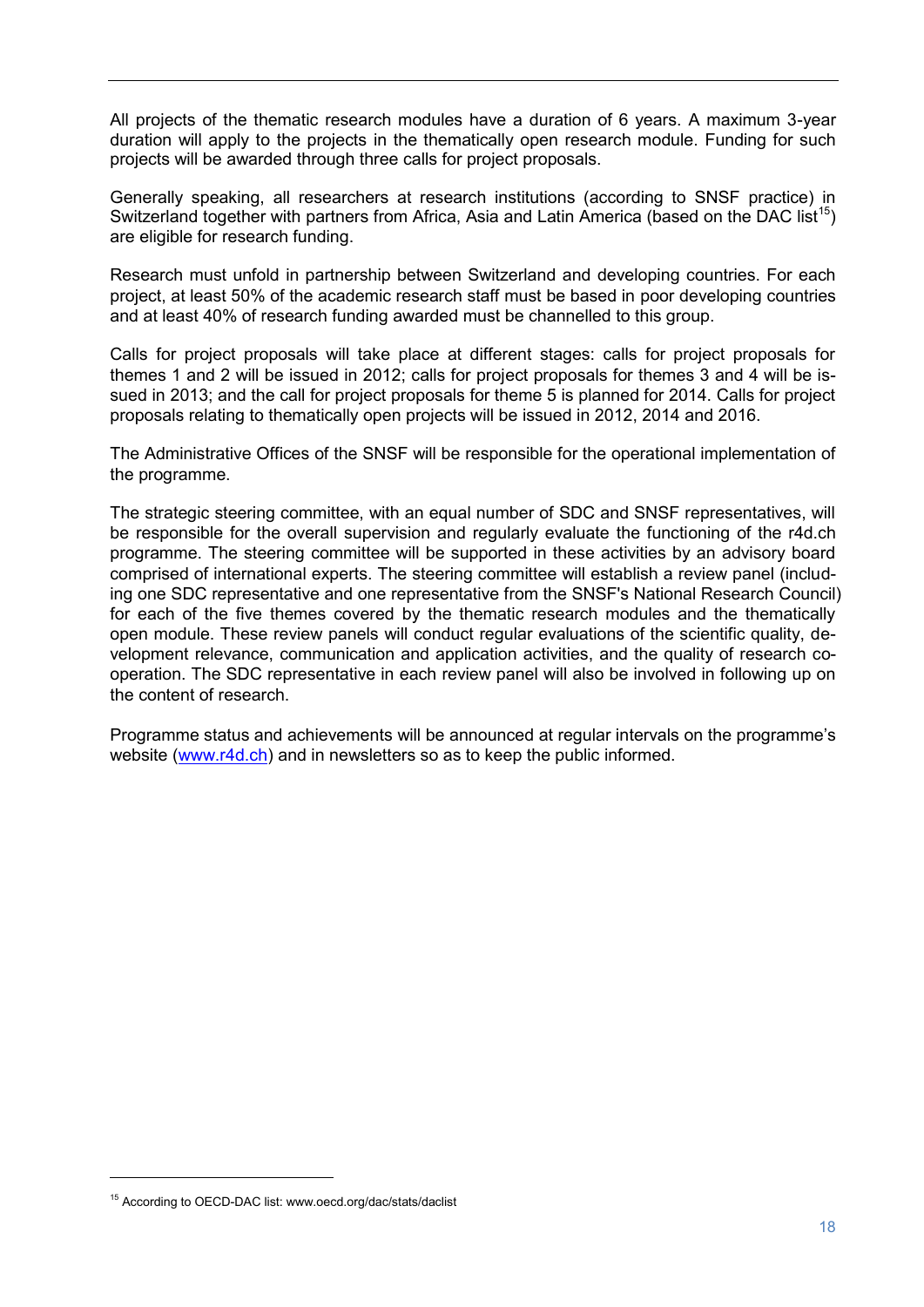# **3.2. Priority themes in development cooperation**

The following themes are at the centre of development cooperation:

- Climate change (adaptation, forests, energy)
- Agriculture and food security
- Water
- Health
- Migration
- Finance and trade (private sector and financial services)
- Basic education and professional/vocational training
- State reform, local government and civic participation
- Conflict transformation and crisis-resistance
- Gender equality
- Good governance

*Climate change*, *food security*, *water*, *health*, *migration* as well as *finance and trade* are considered as global themes, since they are associated with issues caused by factors beyond national boundaries. Both national and global solutions are required to tackle these issues.

Within the contexts of Swiss International Cooperation, the SDC seeks to address these global themes through specific global programmes. For the theme *finance and trade*, the SDC works with SECO. Global themes are not subject to any established geographical priorities since they affect all world regions and development levels. Nevertheless, poor countries and population groups are often particularly exposed to global risks.

*Gender equality* and *good governance* are considered as cross-cutting themes and are mainstreamed in all themes and global programmes. Special attention is devoted to these transversal themes whenever circumstances and opportunities allow.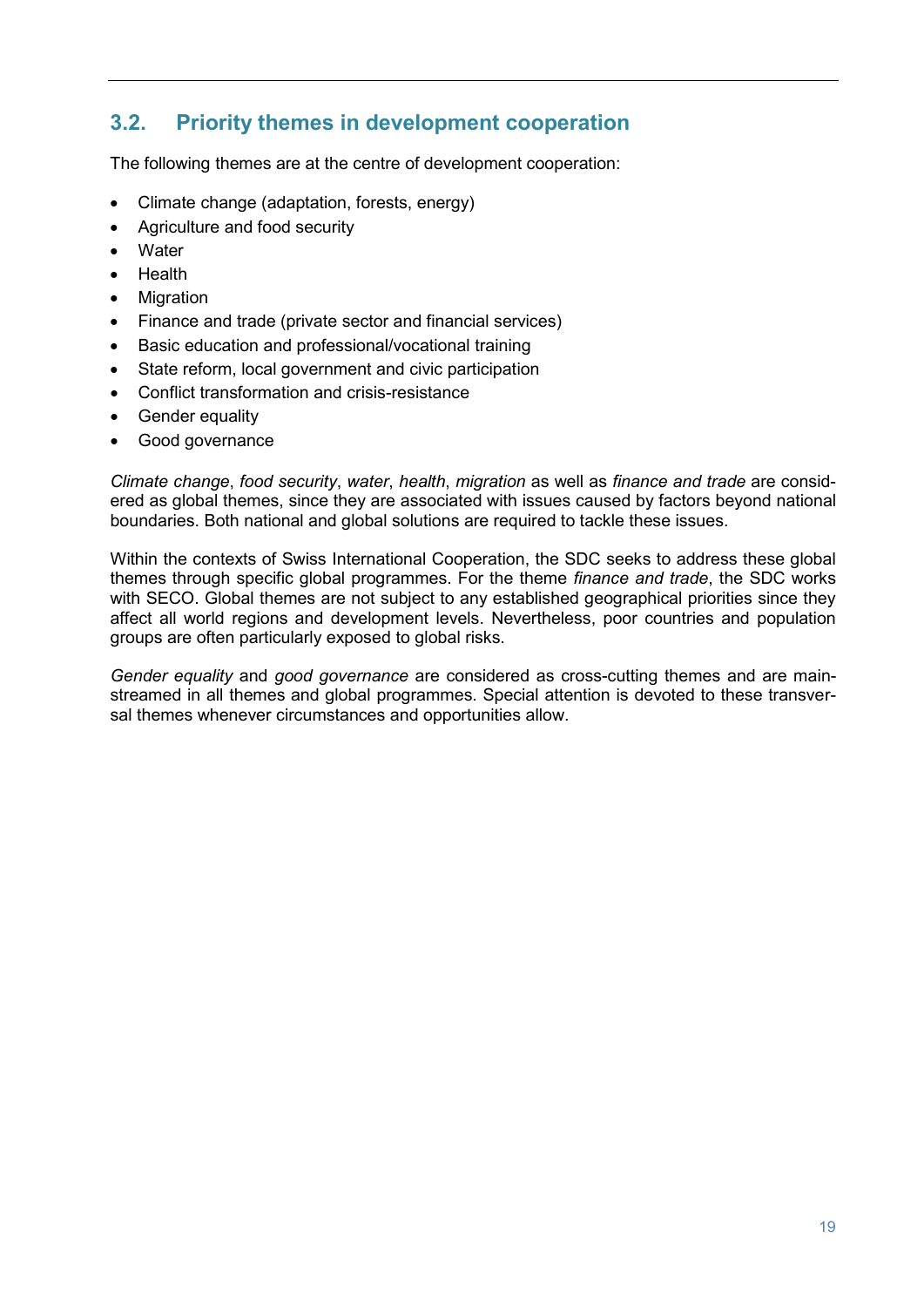The nine priority themes have been linked to the five strategic objectives of Swiss International Cooperation as follows:

| <b>Overarching objective:</b> Achieve sustainable global development to reduce poverty and global risks  |                                                                          |  |
|----------------------------------------------------------------------------------------------------------|--------------------------------------------------------------------------|--|
| <b>Five strategic objectives</b>                                                                         | Nine themes                                                              |  |
| 1. Anticipating and responding to crises, conflicts<br>and natural disasters                             | 1. Conflict transformation and resilience to crisis                      |  |
|                                                                                                          | 2. Health                                                                |  |
| 2. Providing universal access to resources and ser-<br>vices                                             | 3. Water<br>4. Basic education and professional/vocational train-<br>ing |  |
|                                                                                                          | 5. Agriculture and food security                                         |  |
| 3. Promoting sustainable economic growth                                                                 | 6. Private sector and financial services                                 |  |
| 4. Supporting the transition to democratic, market-<br>based systems                                     | 7. State reform, local government and civic participa-<br>tion           |  |
| 5. Contributing to globalisation that favours devel-<br>opment, environmental protection and social jus- | 8. Climate change: adaptation, forests, energy                           |  |
| tice.                                                                                                    | 9. Migration                                                             |  |

### **3.2.1. Climate change: adaptation, forests, energy**

#### *Challenges*

Although efforts to reduce greenhouse gas emissions have been successful, it is no longer possible to reverse the effects of climate change. The poorest countries and population segments have suffered the most from the consequences of climate change, e.g. droughts, flooding and rising ocean levels. There are numerous reasons for this: their geographical location, low income, limited capacities of public and private institutions, poor-quality infrastructures and greater reliance on climate-sensitive branches of the economy (e.g. agriculture).

The average emissions per inhabitant in most developing countries are at the bottom end of the scale. Over the next decade, it is nevertheless expected that 70% of the increase in global emissions will come from these countries. Developing countries will therefore have to play a key role both in international climate policies and in the formulation and implementation of global and local solutions to reduce emissions and adapt to climate change.

#### *Focus of research*

The main focus will be placed on mitigation and adaptation to climate change as well as on the use of land and forests in developing countries. Mitigation efforts will be devoted to reducing air pollution and encouraging renewable energy. Adaptation efforts will mainly use models and scenarios of changed climatic conditions to determine possible measures to protect agriculture and the economy.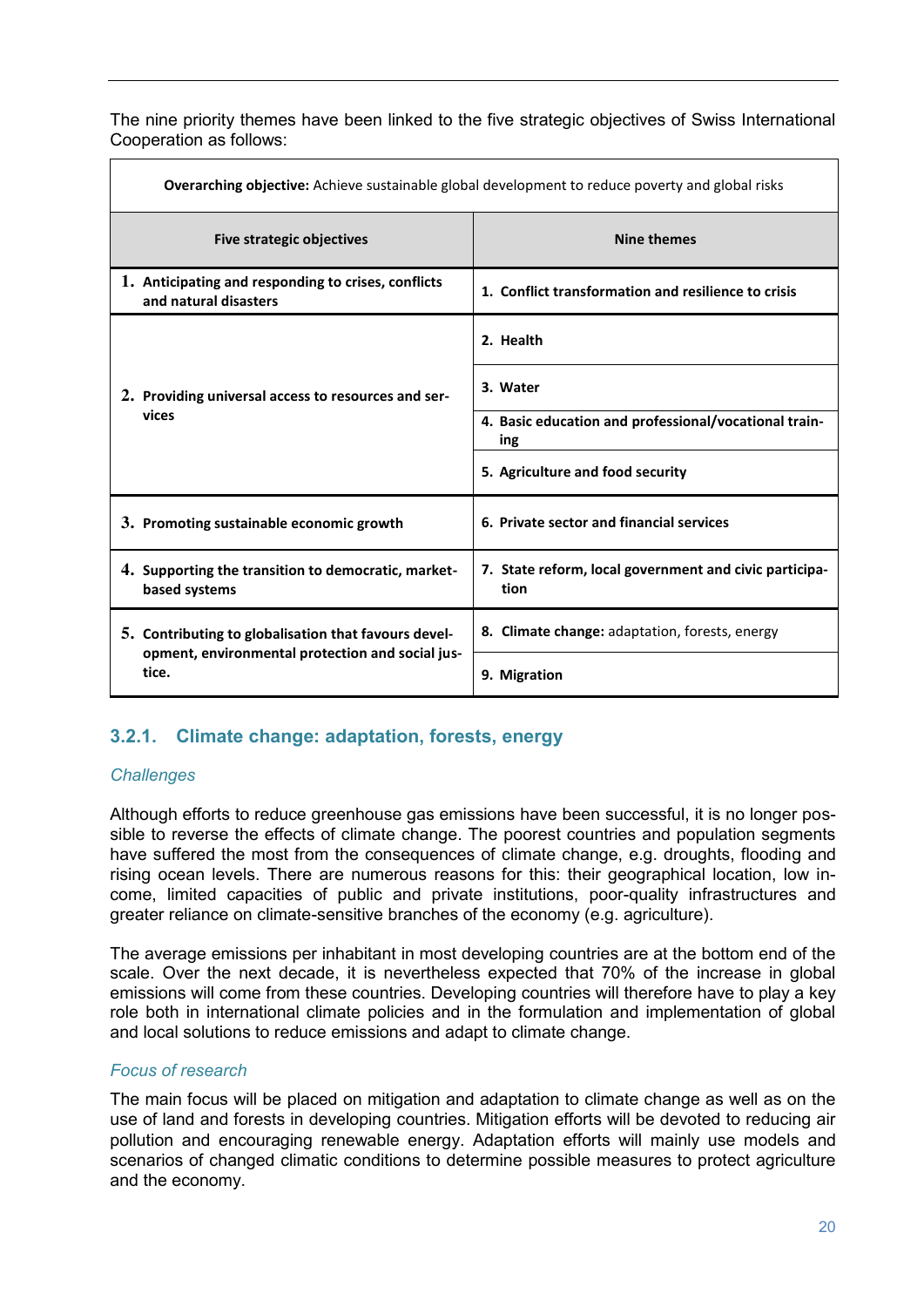Under the *Swiss Programme for Research on Global Issues for Development*, the call for research proposals relating to theme 4 «Sustainable Use and Management of Ecosystems» will be issued in 2013.

### **3.2.2. Agriculture and food security**

#### *Challenges*

Although most developing and emerging countries have adequate arable land, many are unable to provide enough healthy food for their population. Around 925 million people worldwide suffer from hunger; they lack an adequate intake of carbohydrates, fat and proteins (macronutrients). It is estimated that another billion people suffer from malnutrition. This «hidden» form of hunger is caused by a diet that is poor in essential micronutrients such as vitamins and minerals. Malnutrition leads to physical and mental disorders. Most people who suffer from malnutrition live from smallholder farming in rural areas. The demand for food is expected to rise dramatically under the combined effects of population growth, urbanisation and changing consumption patterns. In order to cover these increasing needs, the production of food in developing countries needs to massively increase over the next 40 years. At the same time, losses along the production chain must be minimised.

Given the continuous loss of agricultural areas, the progressive destruction of ecosystems and biodiversity and the unforeseeable consequences of climate change, achieving this objective is an immense global challenge.

#### *Focus of research*

The environmentally, socially and economically sustainable increase in agricultural productivity of smallholder farmers is the main focus of SDC-funded research in the fields of agriculture and food security. Among other things, there is a need for research on technological and socioeconomic approaches that would enable agricultural production systems produce more without damaging natural resources such as soil, water and biodiversity. Agricultural production and the environment are linked at multiple levels and keeping ecosystems intact can only bring positive effects. Important research questions include how to maintain central ecosystem services for agriculture and how to make the most of agriculture from an economic, social and cultural standpoint. Decisive factors in ensuring greater levels of productivity include reducing crop loss before and after harvests through the use of integrated pest management and improved storage facilities.

An additional research priority involves finding ways to diversify and improve agricultural production among smallholder farmers by reducing risks and providing them with secured access to land. Improving the livelihoods of smallholder farmers means providing them with greater access to a wide range of high-value inputs (seeds, fertiliser, expertise, loans, insurance protection), and natural resources (soil and water). It also means providing them with markets where they can sell their products and finding ways in which they can diversify their income streams beyond agriculture. This also requires research to develop a greater understanding of the political structures in which smallholder farming takes place.

In agricultural research the SDC pursues a holistic approach based on integrated systems for agricultural innovation. This involves research partnerships where all relevant stakeholders within the system take part, not just researchers but also farmers, consultants, NGOs, companies from the private sector and local government authorities.

Under the *Swiss Programme for Research on Global Issues for Development*, the call for research proposals relating to theme 3 «Agricultural Production Systems and Food Security» will be issued in 2013.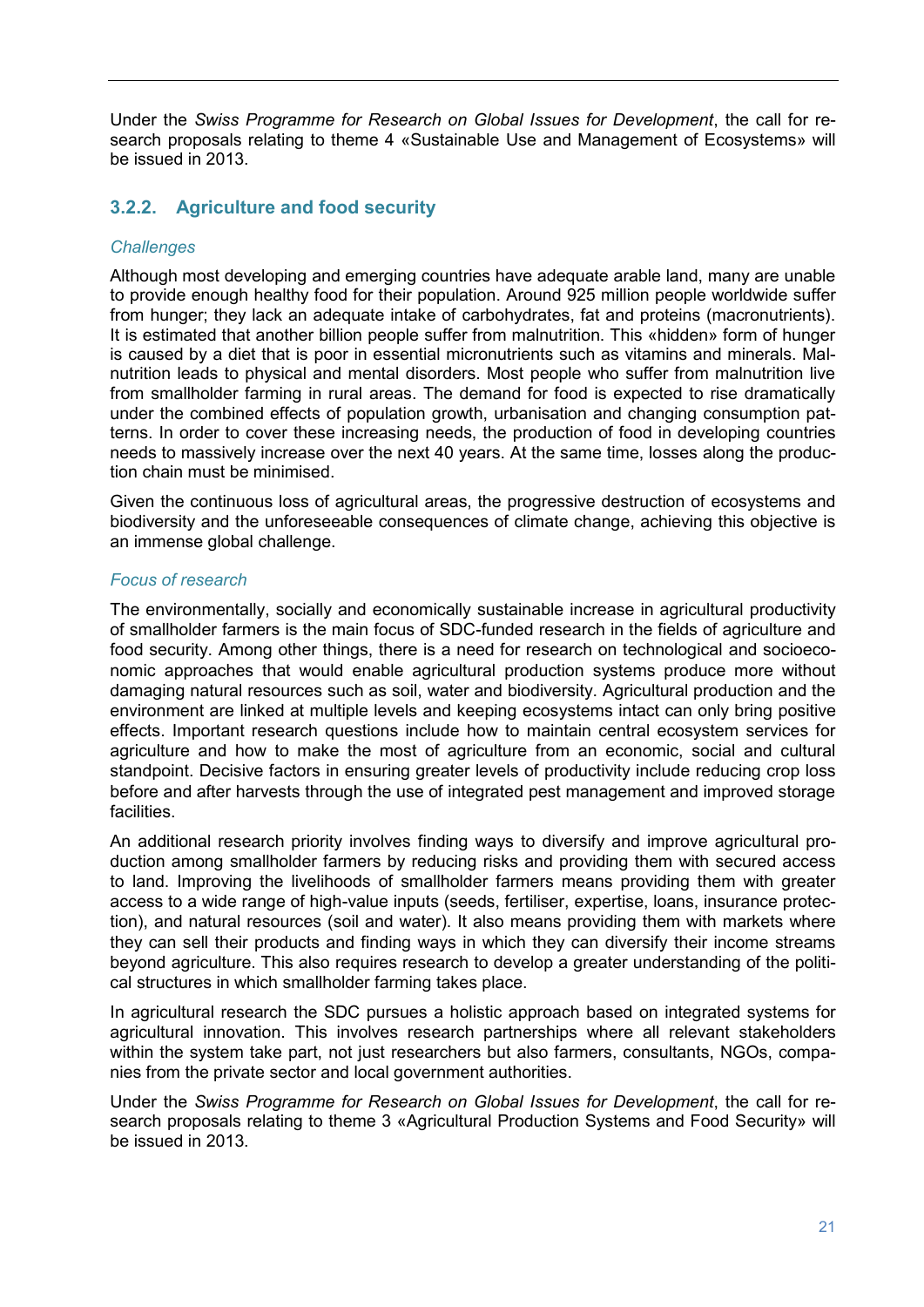#### **3.2.3. Water**

#### *Challenges*

Whether it be for drinking purposes, personal hygiene, agriculture or industry, water is essential. The increasing burden placed on limited water resources – mainly due to population growth and increased demand - has led to improper and excessive use of water, conflicts over the distribution of water and social tensions. It has also made it more difficult for poor people to gain access to it. The main challenge is how to introduce an integrated approach to water resources management that effectively ensures that all stakeholders obtain the water they need under conditions of social justice, economic efficiency and environmental sustainability.

In line with MDG 7, the SDC contributes to ensuring that the number of people who lack access to clean drinking water or basic sanitation is reduced by half by 2015. The UN has adopted a human rights-based approach, which is the first step towards achieving universal access to water.

#### *Focus of research*

In the area of water supply and sanitation, the research priority involves at the technical level finding innovative solutions to bring drinking water to households. The management and treatment of raw sewage, sludge and organic waste are equally important. Emphasis is also placed on developing sustainable business models that would enable the waste generated by urban water management to be re-used in agriculture. Another area of activity relates to the development of new concepts for participative planning processes and advisory services to help partners to choose suitable water supply, treatment and disposal technologies. The SDC also conducts research with European donors on ways to improve sanitation in slums. In rural areas, the SDC seeks to improve access to drinking water by lending support to applied research and strongly encouraging the development of networks so that the knowledge gained can be used and shared.

Another research priority entails analysis of the water footprint of companies and production processes. Once this has been done, proposals are then made to companies on how they may reduce their water footprint. In addition, action is being taken to anchor the water footprint concept as an ISO standard. The water footprint is an indication of how much fresh water is used in the manufacturing process for a given product.

Given the overarching objective of integrated water management, research is also centred on finding cooperation models that can be used for the cross-border management of water catchment areas, the implementation of funding mechanisms for the compensation of environmental services and the development of innovative methods to gather and analyse hydrometeorological data.

Furthermore, the topic «Conflicts over Limited Natural Resources, with Emphasis on Water» will form one of three research priorities relating to the theme «Causes of and Solutions to Social Conflicts in Contexts of Weak Public Institutions» of the r4d.ch programme.

#### **3.2.4. Health**

#### *Challenges*

Hundreds of millions of people worldwide have only limited or no access to basic healthcare services. The interconnection of health and economic development is a reality that disadvantages poor population segments and increases social disparities. Basic healthcare services are a key factor for economic and social development. As such, they play a central role in achieving greater social justice, minimising inequalities and encouraging sustainable development.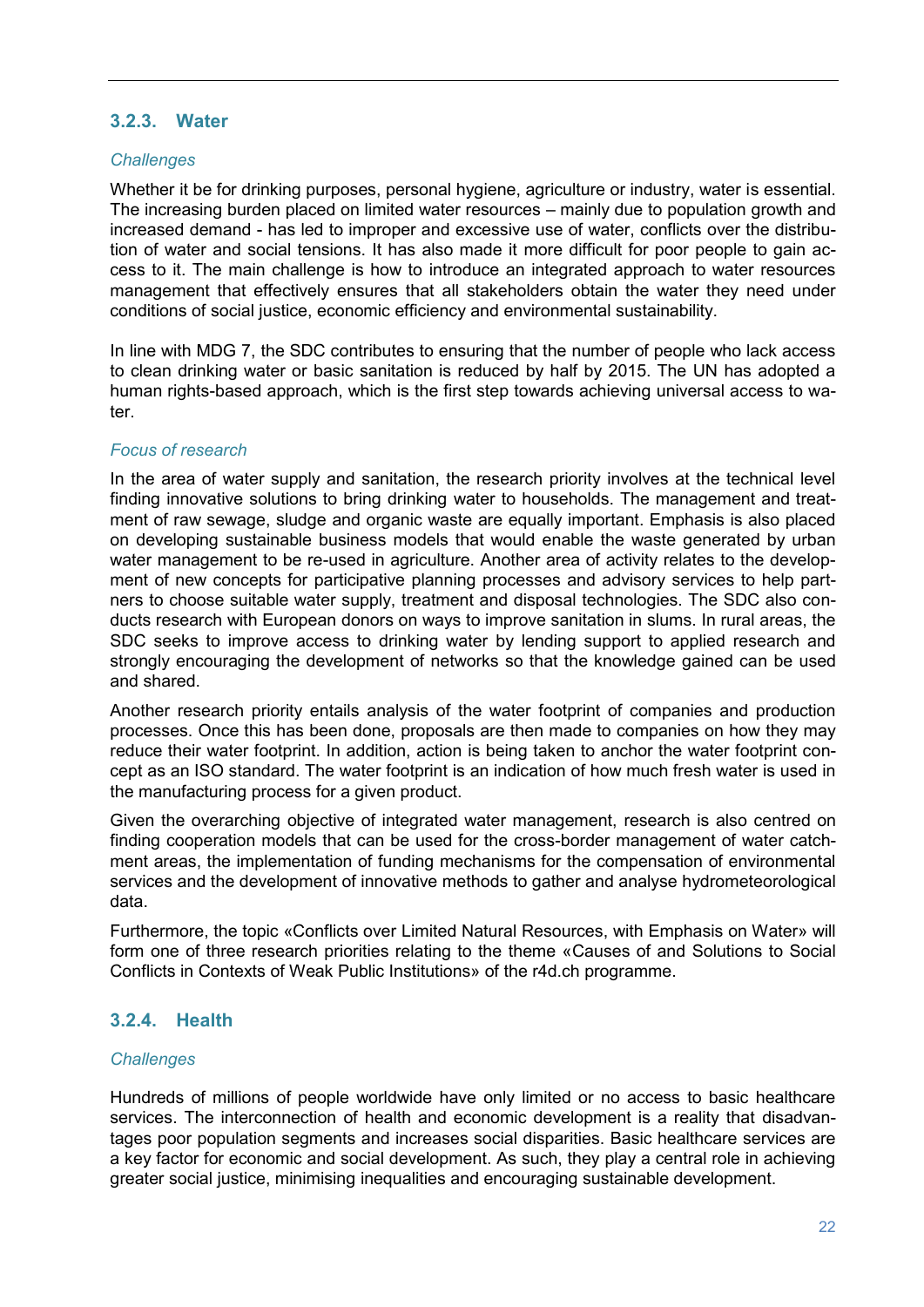Health is among the global public goods. It has a major impact on the social and economic development of a country and its inhabitants. Major challenges, such as healthcare funding or pandemics make internationally agreed and coordinated response necessary.

#### *Focus of research*

Generally speaking, questions regarding efficiency and governance are considered relevant to research on health policy.

For the regions of Africa, Eastern Europe and Central Asia, medium- and long-term analysis of health care funding should be carried out. Here, possible forms of healthcare funding (e.g. introduction of healthcare fund systems) should be examined and explored.

Access to healthcare systems is another research priority. One of the main questions is which of the various possible mechanisms is the most cost-efficient. The general right to health in contexts where resources are limited is a common area of contention. It is generally easier to provide access to healthcare systems in urban areas. In contrast, organisational challenges often arise when efforts are made to do the same in rural areas. Promotion of health in remote regions in Africa, particularly the aim of reaching young, rural inhabitants is therefore another important research priority.

Under the r4d.ch programme, the call for research proposals relating to theme 5 «Provision Systems and Financing Mechanisms in the Public Health Sector» will be issued in 2014.

#### **3.2.5. Migration**

#### *Challenges*

According to estimates, over 200 million people worldwide live outside their countries of origin. This corresponds to about 3% of the total world population. Half of these migrants are women.

Migrant groups include skilled and unskilled workers, students and families. The legal status of migrants also varies accordingly. Of the 200 million mentioned, around 16 million are refugees and fall into the forced migrants category. The International Labour Organization (ILO) estimates that 90% of all migration takes place in pursuit of employment opportunities.

The different economic and demographic developments on various continents and in various countries have created a growing gap between supply and demand for labour force.

One of the most serious challenges is how to manage migration to ensure that it is safe, legal and respectful of the rights and interests of all stakeholders. Migration often takes place in precarious circumstances. This is especially true for less skilled workers. Vulnerable groups, particularly women, frequently face exploitation, indebtedness and various violations of their rights. The transnational nature of migration means that migrants are often inadequately protected by the legal systems in their country of origin and in their country of destination.

Development cooperation practitioners have long held the view that migration can be prevented through poverty reduction strategies. As early as in the 1990s, it became clear that international cooperation had to take migration and the effects of migration into account in existing sectoral programmes.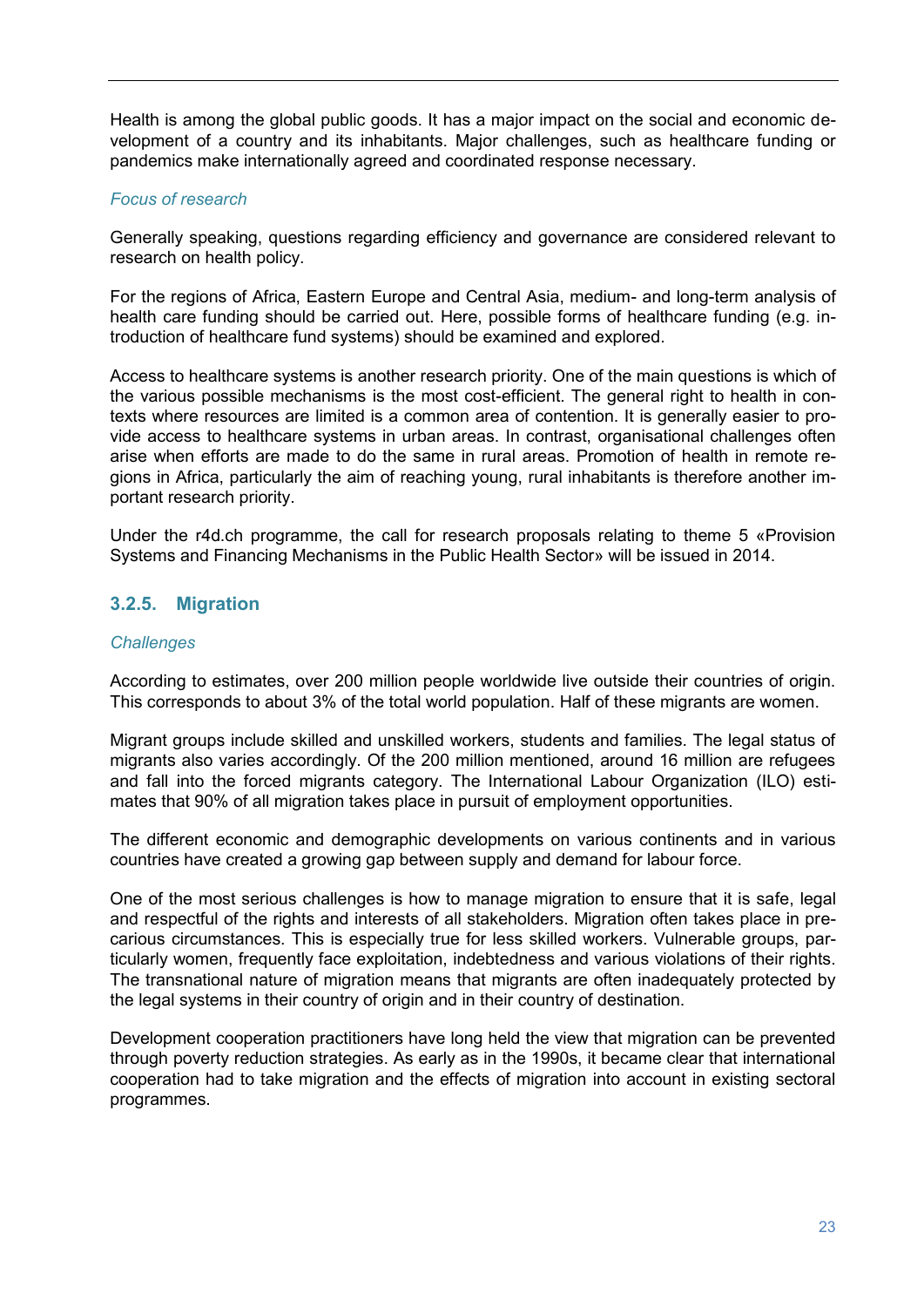#### *Focus of research*

Development policy efforts are made for the purpose of reducing the negative consequences of migration (e.g. exploitation or brain drain) and increasing the positive aspects (e.g. greater prosperity, upward social mobility). Research will be centred on analysing the effects of migration on society and the economy of the country of origin as well as on changing gender roles, identity and social status. Key questions include: what impact does massive migration have on the rural development of a country? What implications does it have on the healthcare system? What influence do remittances have on the local economy? Can migration be used to drive local economic growth? A further research is devoted to the impact of migration policy measures in countries of origin and destination.

#### **3.2.6. Basic education and VET**

#### *Challenges*

Access to basic education and vocational education and training (VET) is a fundamental right for all people. Basic education contributes to poverty reduction by empowering people to improve their health, nutrition, use of natural resources, agricultural production and enjoyment of political rights. Basic education and VET are complementary ways of helping people to obtain employment and earn income. The SDC places emphasis on improving the quality and relevance of education programmes and providing populations with equal access to education.

Critical aspects of the Swiss VET system, in particular, the practical relevance and the orientation to the needs of the labour market, are also important for development cooperation. VET programmes are adapted to suit local conditions in the partner country and are often implemented alongside measures to encourage development of the private sector. In the area of nonformal education, innovative education options are being developed in addition to procedures to enable recognition of qualifications.

#### *Focus of research*

Economic and social changes force many developing countries to distribute tasks between the public and private sector. As far as VET is concerned, the following questions need to be answered: How can the private sector be encouraged to play an active role in the design, implementation and funding of VET programmes so as to increase the relevance of training content? How can Swiss experiences be adapted and applied in partner countries?

In addition, research is needed to find ways to reconcile the conflicting objectives of providing low-level basic VET skills to the poorest inhabitants and providing targeted VET for the purpose of increasing productivity and driving economic growth.

#### **3.2.7. Private sector and financial services**

#### *Challenges*

Economic growth leads to job creation, which in turn reduces poverty. Nevertheless, an important prerequisite is ensuring that economic growth and the sustainable use of natural resources go hand in hand (*green economy*). Over the past ten years, unemployment levels increased by over 25%, with youths and young adults being affected to a disproportionate extent.

Functioning markets also have an important role to play in achieving sustainable growth, whether it be in agriculture, industry or services or at the local, national or international level. Here the private sector is a driving factor of economic growth and therefore essential in helping developing and transition countries' integration into the world economy.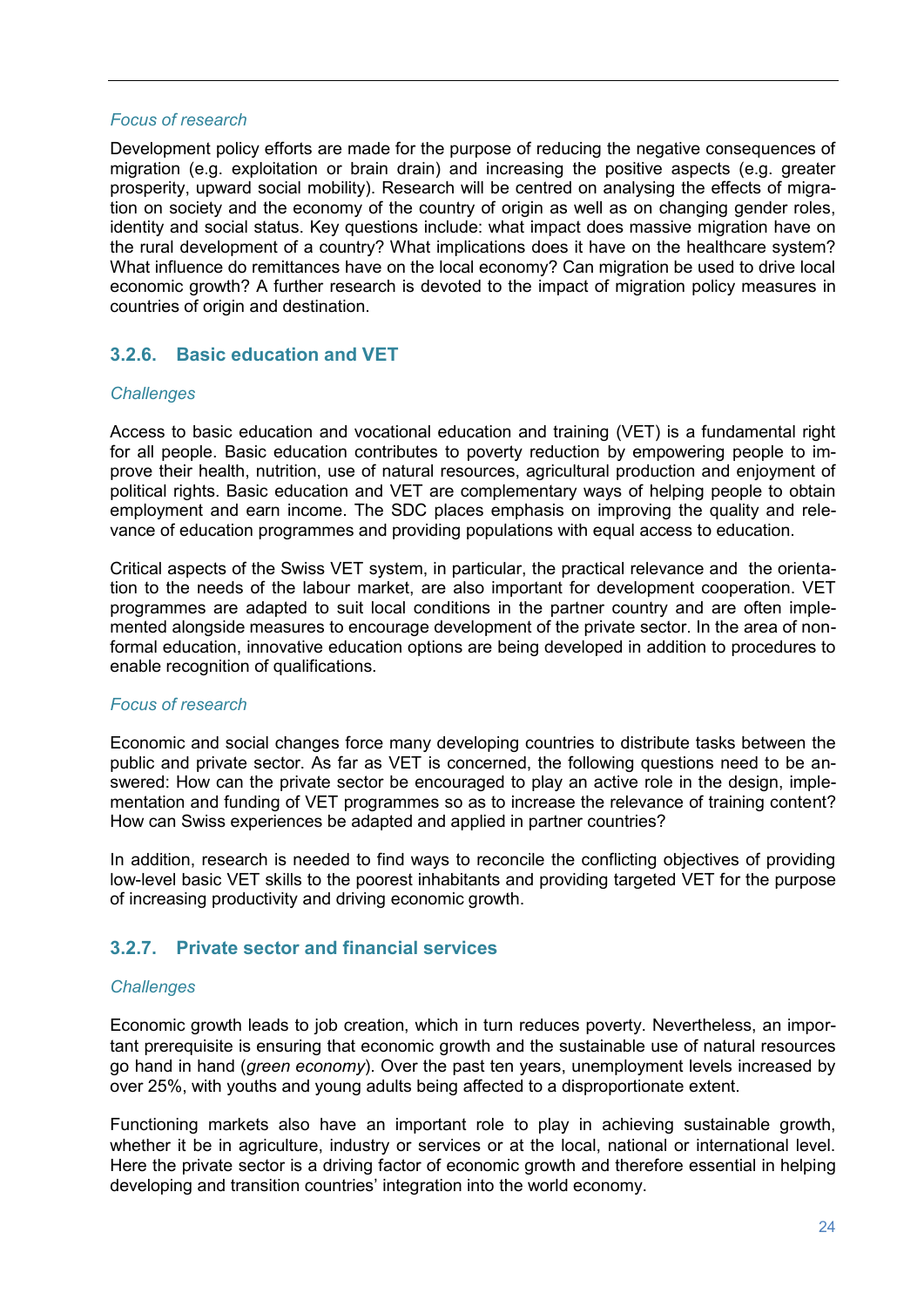In the future, special emphasis will be placed on rural areas, where 70% of all income poverty can be found. Low population density and a lack of infrastructures (or poor quality infrastructures) make it more difficult for inhabitants to gain access to markets and services. A major challenge will be finding ways to make competitive market systems available to poor and marginalised population segments.

#### *Focus of research*

Systematic approaches to market development are essential in achieving poverty reduction through sustainable global development as well as in creating and maintaining employment and income, particularly in rural areas. Key objectives include better functioning markets and measures to help poor population groups to gain access to labour markets. Cooperation with the private sector (mainly local companies, but increasingly also transnational companies) and prevailing conditions are important factors. SDC support along this line is focussed on the agricultural value chain. Although many of the poorest countries have managed to reduce their poverty levels in recent years thanks to significant economic growth, the benefits have not trickled down to the poorest population segments. Priority will therefore be given to comparing various approaches that can be used to enable the poorest to derive greater benefits from sustainable growth.

Equally important is the distribution of development funding between the public and private sectors and empirical studies of poverty relevance in relation to the new area of microinsurance.

Another research priority relates to the theme 2 «Employment in the Context of Sustainable Development of Better Social and Institutional Conditions» of the r4d.ch programme.

#### **3.2.8. State reform, local governance and good governance**

#### *Challenges*

When state institutions and political processes are weak and influenced by private interests, it is difficult to achieve equitable economic and social development that improves the lives of all citizens. Good governance includes the following: a fair distribution of power involving participation of all interest groups; transparent and non-violent elections; the separation of powers; and mechanisms to uphold the rule of law and protect human rights. Over the past thirty years, nearly all developing countries (not to mention other countries!) have implemented reforms of central government institutions, covering political and administrative aspects as well as tax decentralisation. The common objective has been to delegate powers from the central to the regional and local levels (according to subsidiarity principle). Public services should be organised in such a way as to ensure the closest possible proximity to the local population. Fair and transparent systems to distribute financial resources and burden must also be in place to create the structural foundations for balanced development opportunities in all regions and social categories.

Local (i.e. sub-national) governments are confronted with major challenges as the international community assumes massive global commitments, e.g. shielding poor countries from the effects of climate change and natural disasters or working to achieve the Millennium Development Goals (MDGs) in a world where soon 40% of all people will live in urban areas. Often, local governments lack the financial resources and expertise needed to meet the expectations of the population. Building capacities at the local level and providing local governments with fiscal resources are the two most important areas in which reform, and corresponding support, is needed.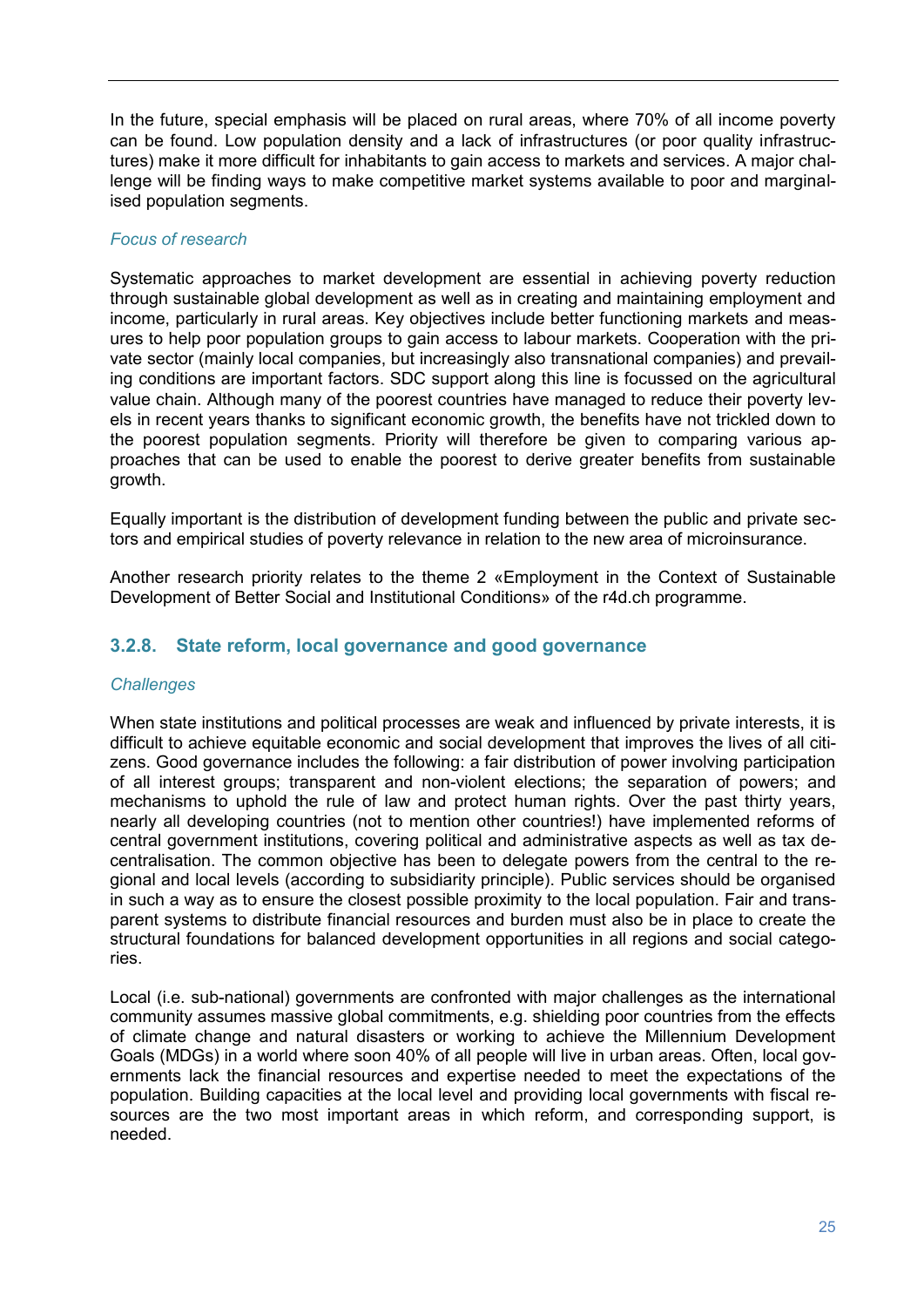#### *Focus of research*

Political reforms include adaptation of the public sector and particularly democratic decentralisation. It is therefore also important to analyse corresponding political interests. In many developing countries, social and power structures have developed over time and co-exist with the «modern» (i.e. post-colonial) state. Analysis of the balance of power is a particular challenge for those wishing to support reform efforts. In the future, research will mainly involve analysis of power structures, the interests of various groups and the mechanisms used to consolidate power.

From the standpoint of ongoing reforms, there is a second research priority that relates to the influence that democratic decentralisation reforms have on the living standards of people, particularly vulnerable population segments. Here findings should shed light on ways in which development cooperation can support political dynamics and stakeholders and facilitate the integration of disadvantaged groups.

A third research priority involves an external critical assessment of measures taken to support reform. An important concern is determining the form of «aid» that is best suited for the introduction and anchoring of democratic decentralisation during the reform process.

#### **3.2.9. Conflict resolution and resilience to crisis**

#### *Challenges*

Conflicts are an inherent part in the process of the evolving needs, objectives and activities of social groups and policymakers. Development cooperation which supports social change and economic reforms and intends to empower poor and vulnerable population groups has to become involved in the constructive resolution of existing and new conflicts of interest. However, the necessary prerequisites for sustainable development and humanitarian aid are undermined when conflicts escalate into violence and war. Empowerment is meant to encourage civil conflict resolution within and between groups of people. A key strategy in peaceful social and political transformation is upholding human rights and adopting a generally conflict-sensitive approach in international cooperation programmes. This means gaining a clear awareness of the relevant structure of fragile and conflictive situations and the corresponding dynamics. It also means taking aspects of justice and security into account. Here, external support should be aimed at enabling cooperation between the various government agencies within a given state (*whole-ofgovernment approach*) or enabling cooperation between national agencies and international organisations (*whole-of-system approach*). This ensures that activities are coherent, coordinated and complementary with one another.

At the same time, sustainable peace requires solid economic, socio-cultural and political institutions. International peacekeeping operations, which are often planned and carried out as shortterm interventions to handle crisis situations, have shown that long-term successful peacebuilding cannot be achieved by merely treating the symptoms. International cooperation should include efforts to establish lasting peace by recognising the root causes of violent conflicts and the structural requirements for peaceful resolution of social conflicts.

#### *Focus of research*

With regard to finding ways to overcome violent conflicts and develop resilience to crisis, research will focus on causes of conflict as well as on mechanisms that can be used to resolve social conflicts over the distribution of resources in countries where state institutions are weak. A call for research proposals has been launched i relating to theme 1 «Causes of and Solutions to Social Conflicts in Contexts of Weak Public Institutions» of the r4d.ch programme.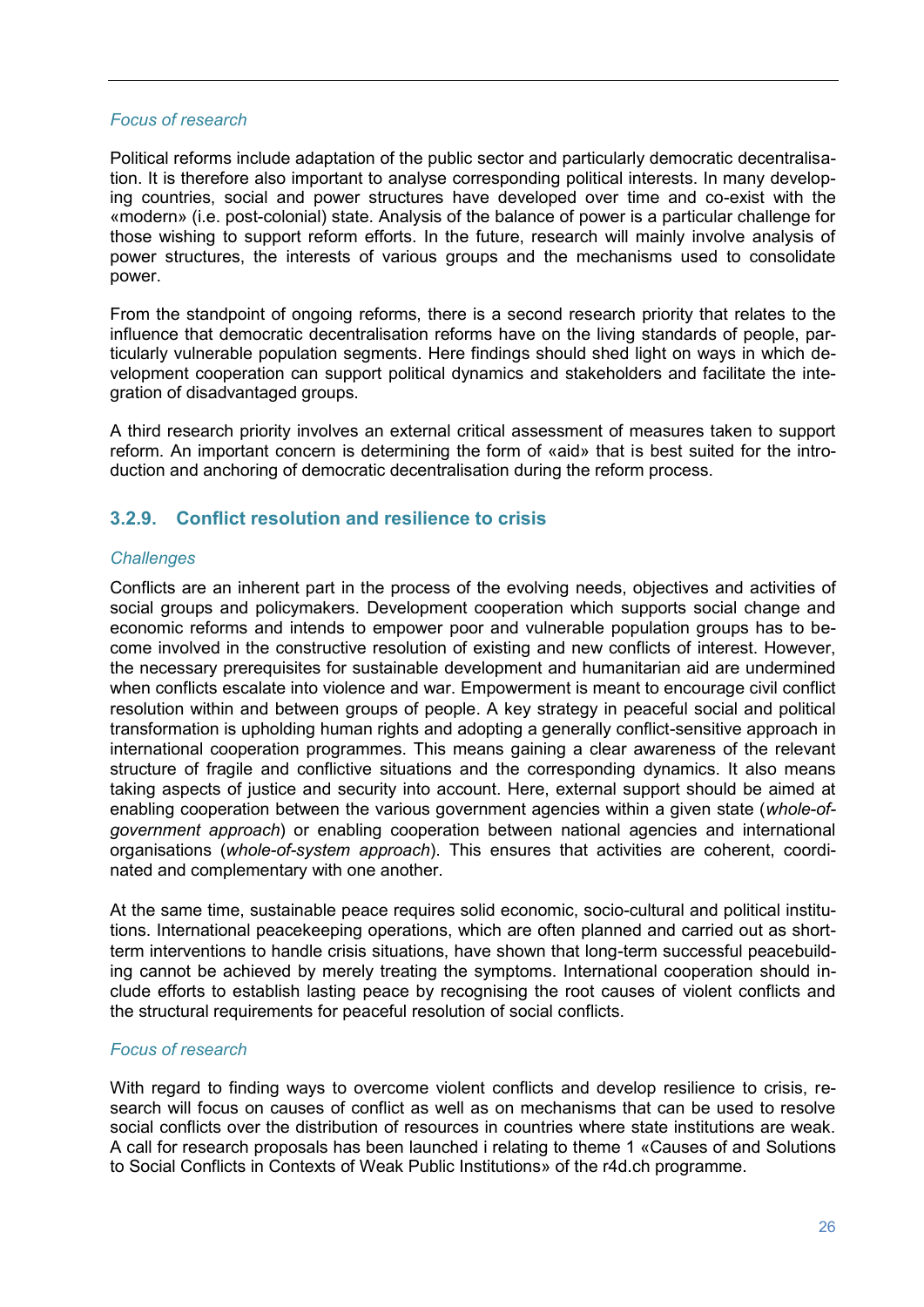In addition, programme work and policy dialogue relating to conflict and human rights will be supported by applied or action-oriented research.

#### **3.2.10. Gender**

#### *Challenges*

The active involvement of both men and women as individuals, workers and citizens in society is needed for sustainable development. In many parts of the world, women have only very limited access to economic resources and decision-making processes. Economic decisions barely acknowledge the special role played by women in taking care of family members. As a result, discrimination against women is the most widespread form of exclusion, despite numerous efforts undertaken at the micro-level. The exclusion of men or women from important social development processes, the existence of gender discrimination in the distribution and control of resources as well as a failure at the macroeconomic level to consider gender as an important component of the GDP of all countries are critical obstacles to achieving sustainable development and contribute to social and political instability. Reducing gender disparities can have a decisive impact in terms of social justice, the reduction of poverty and discrimination and sustainable development.

#### *Focus of research*

Research is intended to produce data and knowledge for development policy actions. It is therefore important for support to be given to research activities that take gender disparities into account, whether it be at the level of research design, research questions, the research team or the choice of methodology. Gender-specific knowledge forms a basis for international cooperation efforts aimed at changing existing gender roles, providing equal access to resources and encouraging both women and men to take part in decision-making.

The future research priority will include, among other things, analysis of correlations between poverty and the status of men and women in society. Gender-based discrimination in daily life and the relevance of macroeconomic developments will also be examined from this angle, particularly with regards to the care economy.

A new theme is the correlation between gender equality and fragile states.

### **3.3. Research cooperation with Eastern Europe**

#### **3.3.1. Regional Research Promotion Programme Western Balkans**

The purpose of the SDC-funded *Regional Research Promotion Programme in Social Sciences* (RRPP) is to develop networks and research capacities in social sciences in the Western Balkans (Albania, Bosnia and Herzegovina, Kosovo, Macedonia, Montenegro and Serbia).

The University of Fribourg's Interfaculty Institute for Central and Eastern Europe (IICEE) has been responsible for managing the RRPP since 2008.

A key element is the funding of research projects involving research institutes from at least two countries of the Western Balkans. Research findings should serve as the basis for proposals relating to necessary reforms. At the same time, they should have longer-term effects on policy measures to address the social and economic challenges arising from the transformation process. Summaries of all projects can be found on the RRPP website (http://www.rrppwesternbalkans.net/research).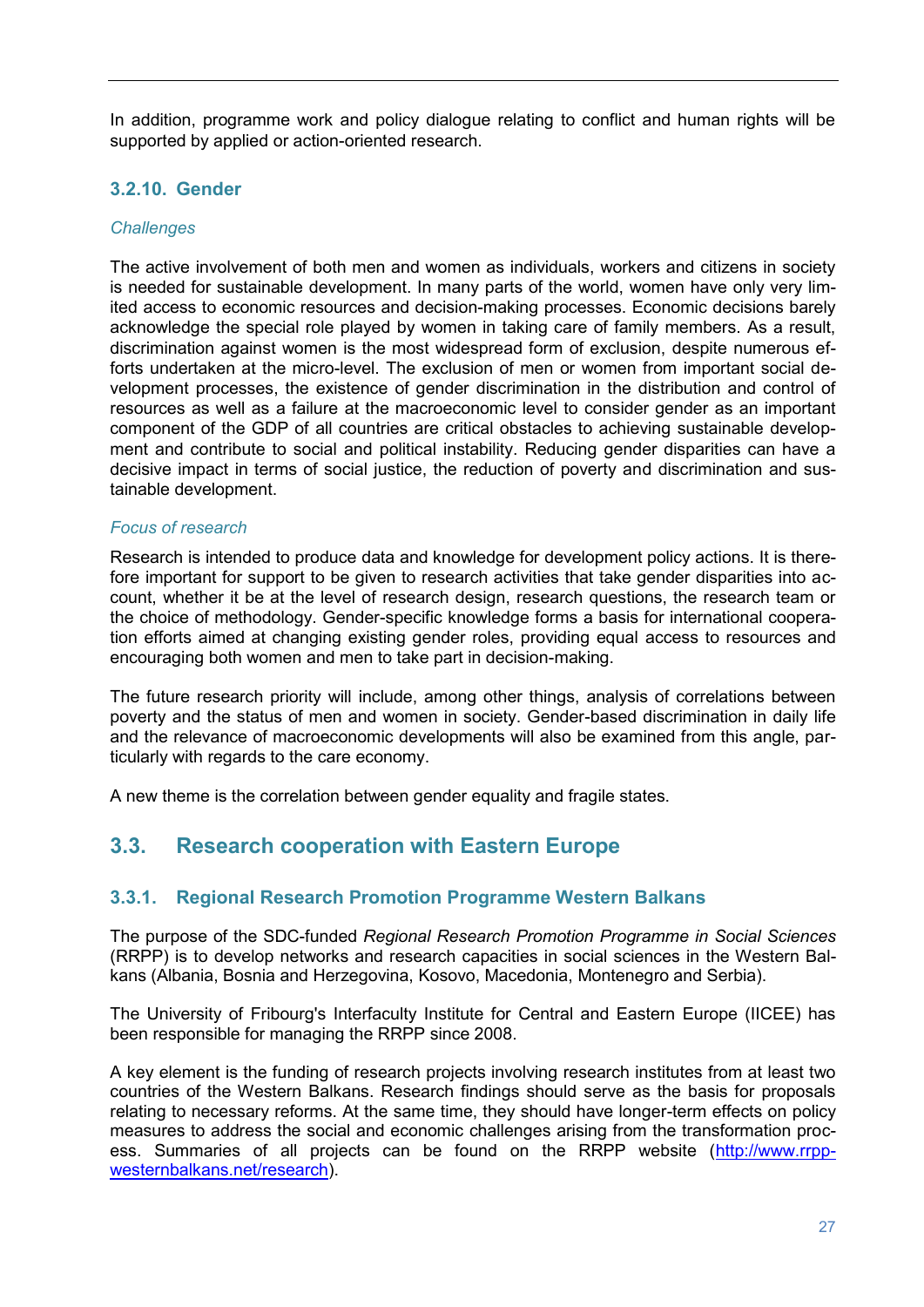In addition to the current phase, consideration will be given in 2012 of how social sciences can be improved through a comprehensive and systematic approach. Depending on feasibility, funding of CHF 2-4 million may be set aside for the period running from 2013-2016.

### **3.3.2. SCOPES**

The *Scientific Cooperation Programme between Eastern Europe and Switzerland* (SCOPES) encourages bilateral research partnerships between Swiss institutions and partners in Eastern Europe, the Commonwealth of Independent States (CIS) and the Western Balkans. Funding is available for all scientific disciplines that relate to transition. No specific themes have been established.

Since 1990, the SDC and SNSF have jointly financed the SCOPES programme. Phase 6 of this programme will reach completion at the end of 2012. The SDC-SNSF programme will be extended for another 4-year phase, which will continue until 2016. The SDC and SNSF have each allocated a total of CHF 8 million to the SCOPES programme for the period 2013-2016.

The SCOPES programme pursues the following objectives:

- Develop the skills of researchers in Eastern Europe and the CIS (including research management)
- Improve the institutional capacities of research facilities in Eastern Europe and the CIS
- Support the participation in international programmes and the establishment of networks with other countries (European Research Area, international scientific community)

The main instruments used for this purpose include:

- a) **Joint research projects (JRPs)***:* Swiss and Eastern European research groups or research institutes that share similar research fields work together on joint research projects. Swiss researchers play a coordinating and supporting role in the planning, execution and assessment of JRPs.
- b) **Institutional partnerships (IPs):** Swiss institutes provide assistance with the process of modernising research facilities in partner countries.

The SNSF is responsible for the operational implementation of the SCOPES programme. Applications are reviewed by international experts. The final selection process takes place in review panels in which the SDC can take part.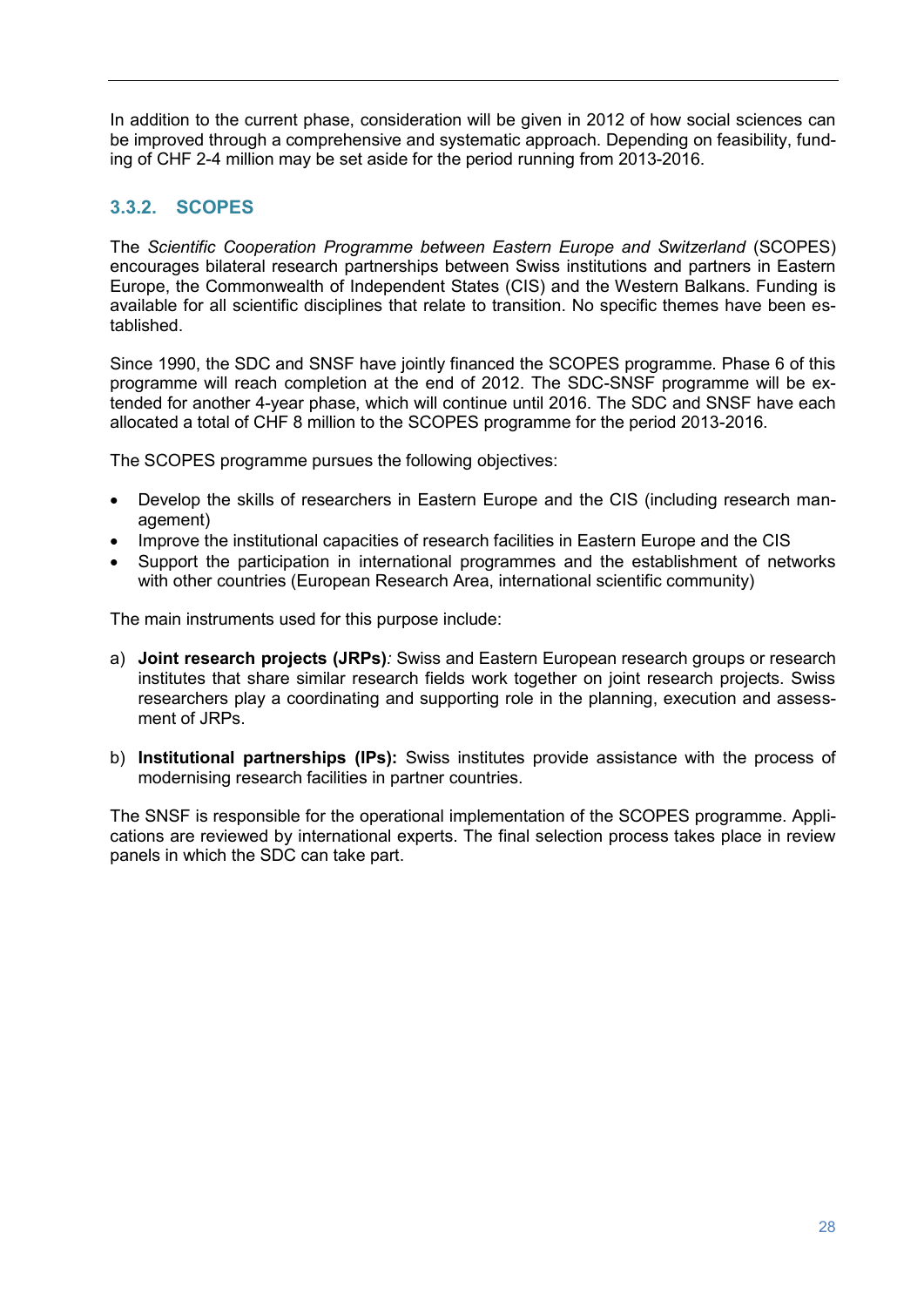# **4. Funding for 2013-2016**

The SDC will maintain its research budget at current levels. The reference point for ODArelevant research investment remains at CHF 50 million per year.

Calculation of annual investment is based on the effective payments. Fluctuations from year to year are mainly caused by the payment schedules established within a given project cycle; for long-term projects, these payments may vary considerably.

#### **Planned research expenditure for 2013-2016 by framework credit (in thousand Swiss francs)**

| Year | Framework credit<br>South | Framework credit<br>East | <b>TOTAL</b> |
|------|---------------------------|--------------------------|--------------|
| 2013 | 45,000                    | 5,000                    | 50,000       |
| 2014 | 45,000                    | 5,000                    | 50,000       |
| 2015 | 45,000                    | 5,000                    | 50,000       |
| 2016 | 45,000                    | 5,000                    | 50,000       |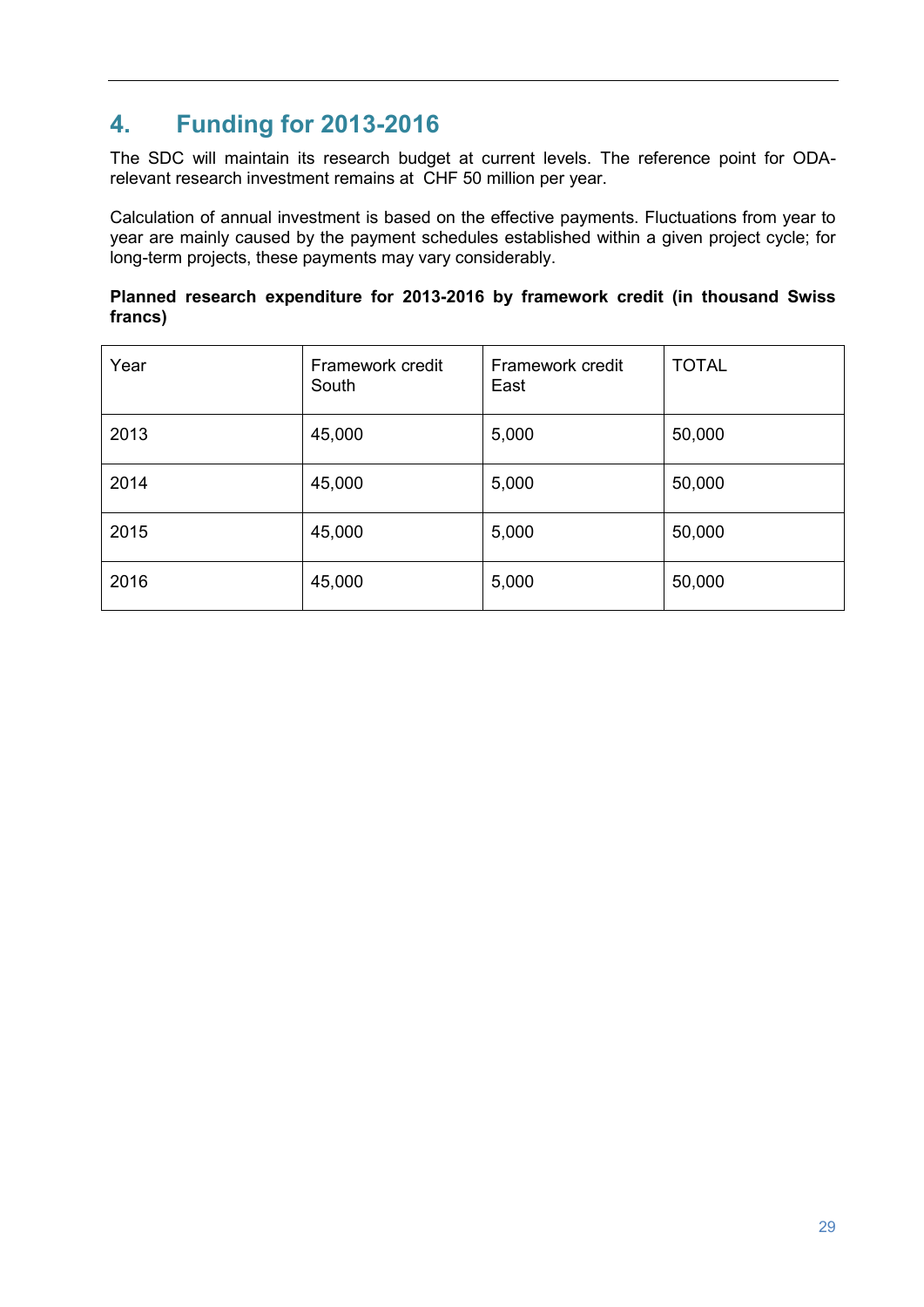# **5. Key partners in development research**

| <b>Selected partners</b>                                                                                                                  |                                                                               |
|-------------------------------------------------------------------------------------------------------------------------------------------|-------------------------------------------------------------------------------|
| <b>O</b> Swiss higher education and research institutes                                                                                   |                                                                               |
| University of Basel                                                                                                                       | http://www.unibas.ch/                                                         |
| University of Berne<br>(Centre for Development and Environment CDE /<br>Interdisciplinary Centre for Gender Studies IZFG)                 | http://www.unibe.ch/<br>http://www.cde.unibe.ch/<br>http://www.izfg.unibe.ch/ |
| University of Fribourg<br>(Institute of Federalism IFF)                                                                                   | http://unifr.ch/<br>http://unifr.ch/federalism/                               |
| University of Geneva                                                                                                                      | http://www.unige.ch/                                                          |
| University of Lausanne                                                                                                                    | http://www.unil.ch/                                                           |
| University of Neuchâtel                                                                                                                   | http://www.unine.ch                                                           |
| University of St. Gallen (HSG)                                                                                                            | http://www.unisq.ch/                                                          |
| Università della Svizzera italiana (USI)                                                                                                  | http://www.usi.ch/                                                            |
| University of Zürich<br>(Development Study Group DSGZ)                                                                                    | http://www.uzh.ch/<br>http://www.dsgz.geo.uzh.ch/                             |
| Federal Institute of Technology Lausanne (EPFL)                                                                                           | http://www.epfl.ch/                                                           |
| Federal Institute of Technology Zurich (ETHZ)                                                                                             | http://www.etzh.ch/                                                           |
| Graduate Institute of International and Development Studies (IHEID)                                                                       | http://graduateinstitute.ch/                                                  |
| Swiss Graduate School of Public Administration (IDHEAP)                                                                                   | http://www.idheap.ch/                                                         |
| Swiss Tropical and Public Health Institute (Swiss TPH)                                                                                    | http://www.swisstph.ch/                                                       |
| <b>Swiss Peace Foundation</b>                                                                                                             | http://www.swisspeace.ch/                                                     |
| Department of Water and Sanitation in Developing Countries (SANDEC), Swiss<br>Federal Institute of Aquatic Science and Technology (EAWAG) | http://www.sandec.ch/<br>http://www.eawag.ch/                                 |
| Swiss Institute for Materials Science and Technology (EMPA)                                                                               | http://www.empa.ch/                                                           |
| University of Applied Sciences and Arts of Bern (BFH)                                                                                     | http://www.bfh.ch/                                                            |
| University of Applied Sciences and Arts of Northwestern Switzerland (FHNW)                                                                | http://www.fhnw.ch/                                                           |
| University of Applied Sciences and Arts of Eastern Switzerland (FHO)                                                                      | http://www.fho.ch/                                                            |
| University of Applied Sciences and Arts of Western Switzerland (HES-SO)                                                                   | http://www.hesso.ch/                                                          |
| University of Applied Sciences and Arts of Lucerne (HSLU)                                                                                 | http://www.hslu.ch/                                                           |
| University of Applied Sciences and Arts of Southern Switzerland (SUPSI)                                                                   | http://www.supsi.ch/                                                          |
| University of Applied Sciences and Arts of Zurich (ZFH)                                                                                   | http://www.zfh.ch/                                                            |
| Agroscope                                                                                                                                 | http://www.agroscope.admin.ch/                                                |
| Research Institute of Organic Agriculture (FiBL)                                                                                          | http://www.fibl.ch/                                                           |
| Paul Scherrer Institute (PSI)                                                                                                             | http://www.psi.ch/                                                            |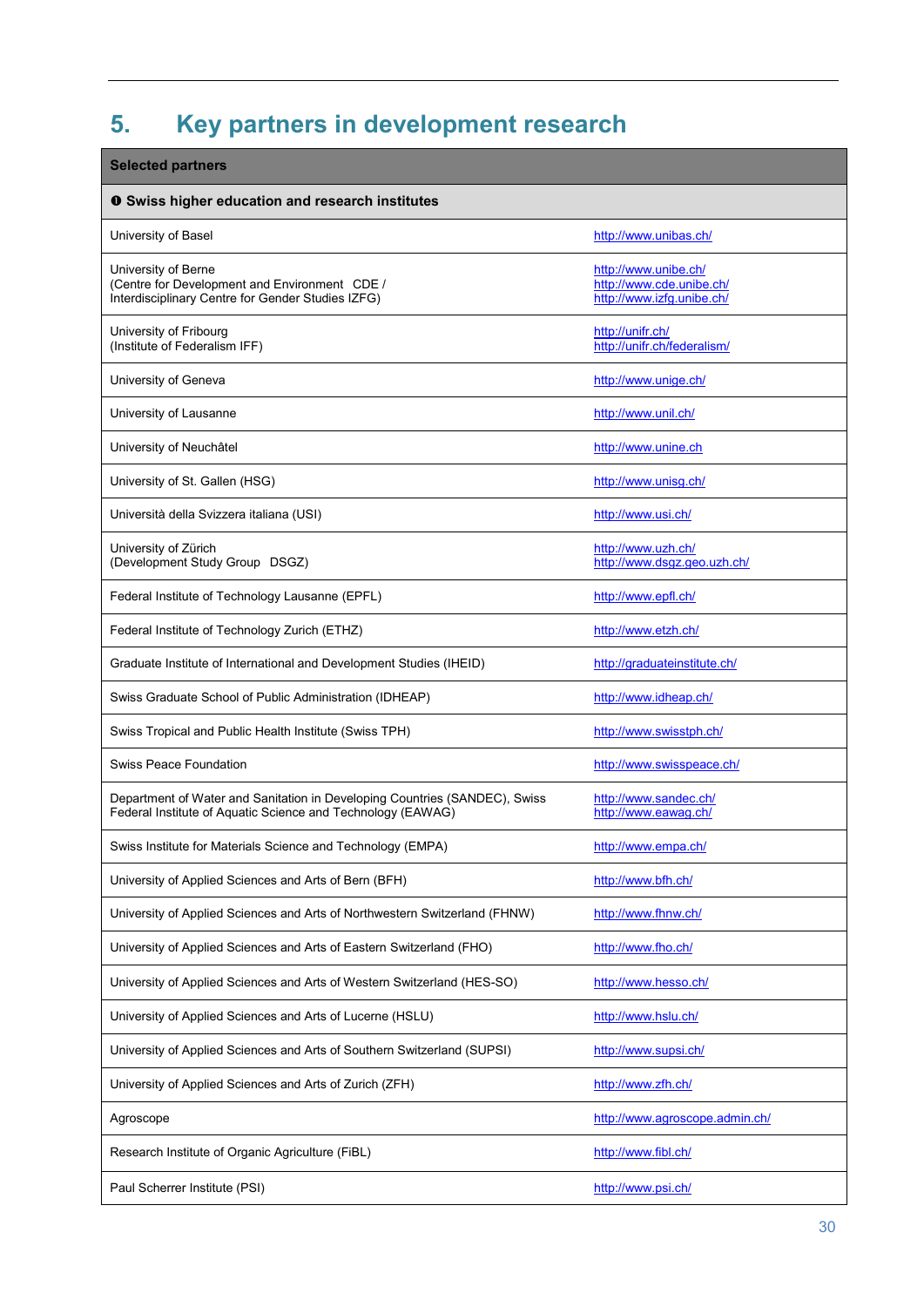#### Swiss Programme for Research on Global Issues for Development http://www.r4d-ch/ Research Partnerships with Developing Countries http://www.snf.ch/D/international/weltweit/ent wicklungslaender/Seiten/default.aspx http://www.kfpe.ch/projects/rpdc/ NCCR North-South http://www.north-south.unibe.ch/ SCOPES http://www.snf.ch/D/international/europa/sco pes/Seiten/default.aspx **Swiss National Science Foundation (SNSF)** *with joint SDC-SNSF programmes* **Commission for Research Partnerships with Developing Countries (KFPE)** (http://www.kfpe.ch/) **Selected international partners/networks** Consultative Group on International Agriculture Research (CGIAR) with the following research institutes: http://www.cgiar.org/ • International Center for Tropical Agriculture (CIAT) http://www.ciat.cgiar.org/ Center for International Forestry Research (CIFOR) http://www.cifor.org/ International Maize and Wheat Improvement Center<br>(CIMMYT) http://www.cimmyt.org/ International Potato Center (CIP) http://www.cipotato.org/ World Agroforestry Centre (ICRAF) http://www.worldagroforestrycentre.org/ International Food Policy Research Institute (IFPRI) http://www.ifpri.org/ • International Institute of Tropical Agriculture (IITA) http://www.iita.org/ International Rice Research Institute (IRRI) http://irri.org/ International Water Management Institute (IWMI) http://www.iwmi.cgiar.org/ Bioversity International http://www.bioversityinternational.org/ WorldFish Center http://www.worldfishcenter.org/ The International Crops Research Institute for the Semi-Arid Tropics http://www.icrisat.org/index.htm International Center for Agricultural Research in the Dry Areas<br>(ICARDA) http://www.icarda.cgiar.org/ Africa Rice Center (AfricaRice) http://www.warda.cgiar.org/ • International Livestock Research Institute (ILRI) http://www.ilri.org/ SPLASH European Union Water Initiative, European Research Area Network (EUWI ERA-Net) http://www.splash-era.net/ http://www.euwi.net/ http://ec.europa.eu/research/era/ Agricultural Research for Development, European Research Area (ERA-ARD) http://www.era-ard.org/ http://ec.europa.eu/research/era/ International Centre for Integrated Mountain Development (ICIMOD) http://www.icimod.org/ International Centre of Insect Physiology and Ecology (ICIPE) http://www.icipe.org/

Integrated Water Resources Management Organization (IWRM) http://www.iwrm.org/

Organisation for Economic Co-operation and Development (OECD) http://www.oecd.org/

World Health Organization (WHO) http://www.who.int/

world Bank http://www.worldbank.org/

United Nations Research Institute for Social Development (UNRISD) http://www.unrisd.org/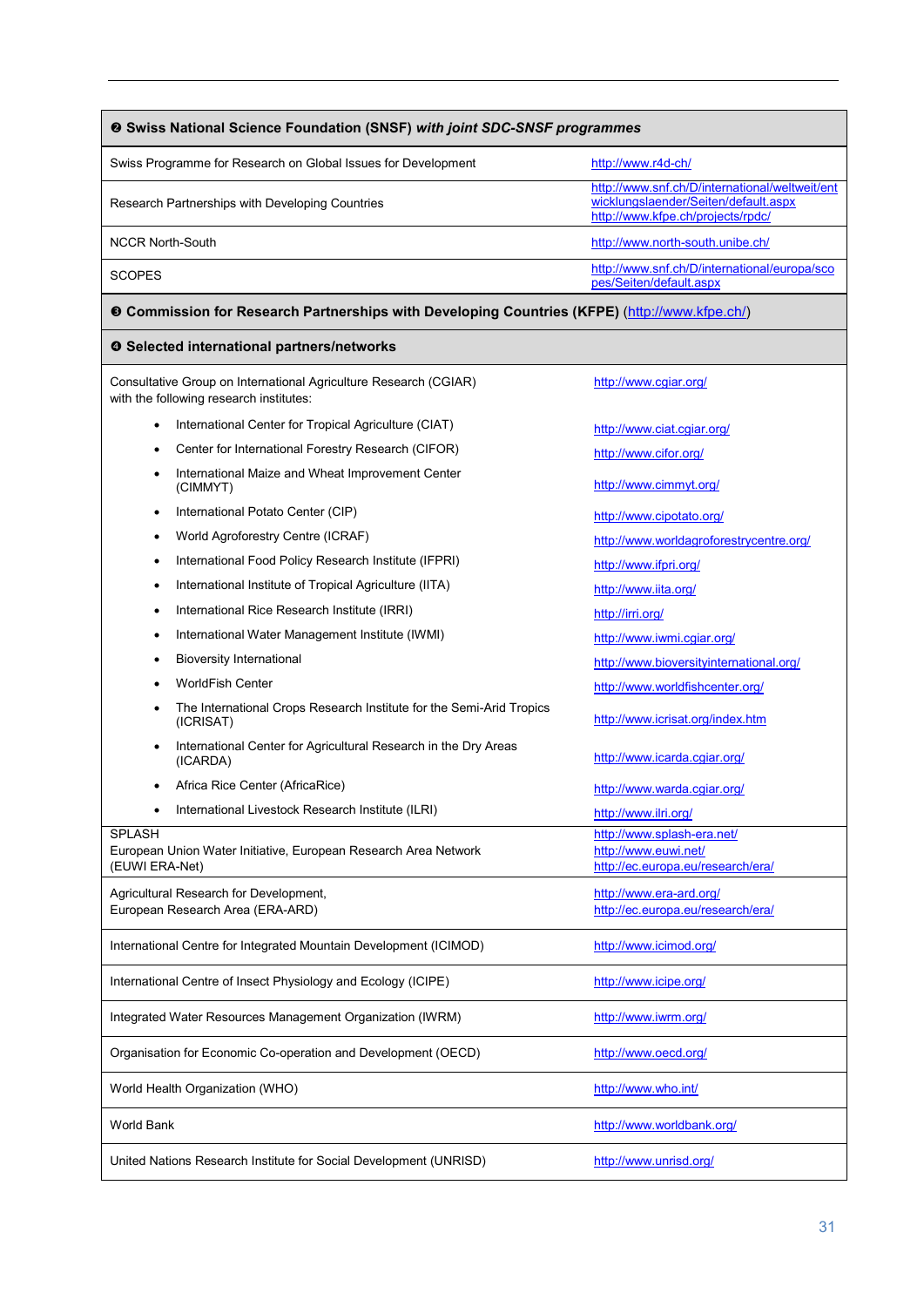| Drugs for Neglected Diseases Initiative (DNDi)                                                                              | http://www.dndi.org/                                                             |
|-----------------------------------------------------------------------------------------------------------------------------|----------------------------------------------------------------------------------|
| Medicines for Malaria Venture (MMV)                                                                                         | http://www.mmv.org/                                                              |
| Centre for Agricultural Bioscience International (CABI)                                                                     | http://cabi.org/                                                                 |
| World Vegetable Center (AVRDC)                                                                                              | http://www.avrdc.org/                                                            |
| International Forum of Research Donors (IFORD)                                                                              | http://www.iford.org                                                             |
| Environment and Development Action in the Third World (ENDA-TM)                                                             | http://www.enda.sn/                                                              |
| <b>O</b> Selected research partner institutions in developing countries                                                     |                                                                                  |
| Ifakara Health Research and Development Centre (IHRDC),<br>Ifakara Town, Tanzania                                           | http://www.ihi.or.tz/                                                            |
| Centre for Training and Integrated Research in Arid and Semi-Arid Land<br>(ASAL) Development (CETRAD),<br>Nanyuki, Kenya    | http://www.cetrad.org/                                                           |
| Centre Suisse de Recherches Scientifiques (CSRS),<br>Abidjan, Côte d'Ivoire                                                 | http://www.csrs.ch/                                                              |
| International Institute for Water and Environmental Engineering (2iE),<br>Ouagadougou, Burkina Faso                         | http://www.2ie-edu.org/                                                          |
| Indo-Swiss Collaboration in Biotechnology (ISCB)<br>New Delhi, India /Lausanne, Switzerland                                 | http://iscb.epfl.ch/                                                             |
| Addis Ababa University (AAU)<br>Department of Economics<br>Addis Ababa, Ethiopia                                            | http://www.aau.edu.et/<br>http://www.aau.edu.et/index.php/economics-<br>overview |
| Sustainable Development Policy Institute (SDPI)<br>Islamabad, Pakistan                                                      | http://www.sdpi.org/                                                             |
| Kathmandu University<br>(Human and Natural Resource Studies Center (HNRSC), Development Study<br>Group)<br>Dhulikhel, Nepal | http://www.ku.edu.np/<br>http://www.hnrsc.edu.np/                                |
| Asian Institute of Technology<br>(School of Environment, Resources and Development, SERD)<br>Pathumthani, Thailand          | http://www.ait.ac.th/<br>http://www.serd.ait.ac.th/                              |
| American University of Central Asia (AUCA)<br>Bishkek, Kyrgyz Republic                                                      | http://www.auca.kg/                                                              |
| Agroecology University Cochabamba (AGRUCO)<br>Cochabamba, Bolivia                                                           | http://www.agruco.org/                                                           |
| University of San Simón (UMSS)<br>(Faculty of Agriculture).<br>Cochabamba, Bolivia                                          | http://www.umss.edu.bo/<br>http://www.aqr.umss.edu.bo/                           |
| University of San Andrés (UMSA)<br>(Center for Information and Development Studies, CIDES), La Paz, Bolivia                 | http://www.umsa.bo/<br>http://www.cides.edu.bo/                                  |
| Oswaldo Cruz Foundation (Fiocruz)                                                                                           |                                                                                  |
| Rio de Janeiro, Brazil                                                                                                      | http://www.fiocruz.br/                                                           |
| International Centre for Diarrhoeal Disease Research, Bangladesh (ICDDR,B)<br>Dhaka, Bangladesh                             | http://www.icddrb.org/                                                           |
| University of the Western Cape (UWC)<br>(School of Public Health)<br>Tygerberg, Republic of South Africa                    | http://www.uwc.ac.za/                                                            |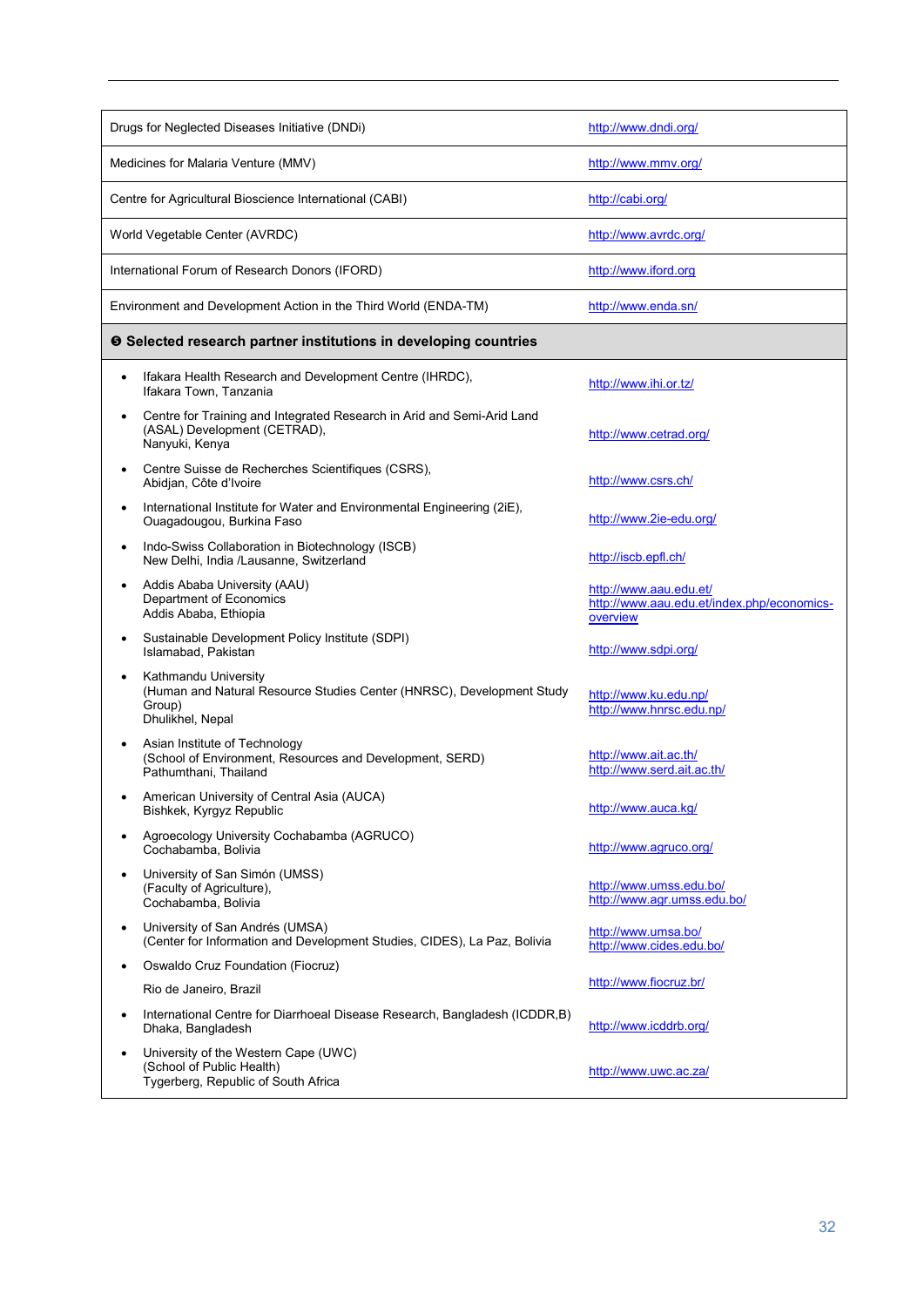# **6. Organisational aspects and quality assurance**

# **6.1. Internal structure**

The SDC's research desk, which is anchored in the Analysis and Policy section of the SDC's Global Cooperation, is responsible for SDC's activities related to research policy, research strategy and coordination.

In addition, 20% of the SDC's research portfolio is centrally managed by the research desk. It includes previous contributions to various thematically open North-South research programmes, e.g. NCCR North-South, the partnership programme run by Swiss universities of applied sciences or the EPFL Fund. In the future, the research desk will be responsible for managing CHF 9 million annual budget allocated to the SDC-SNSF research programme r4d.ch. Responsibility for the follow-up of the content of each of the five themes will remain with the organisational units specialised in the respective themes. These organisational units will also represent the SDC in the corresponding review panels.

The largest portion of the SDC's research portfolio, around 80%, is decentrally managed by organisational units at SDC headquarters or at SDC cooperation offices. It includes commissioned research; development programmes with a research component; research funding contributions to international organisations or networks; as well as programme contributions relating to strategic priorities of the Global Cooperation, the Regional Cooperation and the Cooperation with Eastern Europe. Line managers in organisational units are responsible for the management and quality assurance (including the launch of calls for research proposals/awarding of contracts, monitoring, reporting as well as the dissemination or use of research findings) of research mandates and funding contributions. They are also responsible for working with research institutes and conducting regular assessments of this cooperation.

SDC networks also play an important role. Their main purpose is to develop and impart good practices relating to a given theme, e.g. water, health and education or management issues. SDC networks link employees at SDC headquarters with fellow employees at SDC cooperation offices as well as with partner organisations and researchers. Each network is coordinated and directed by a focal point. International network meetings are organised each year or every two years to allow members of the network to meet with one another. Electronic platforms are used to exchange information and make information available over the Internet.

# **6.2. Scientific monitoring**

Since programmes and projects that include research vary considerably in their design and cover a broad spectrum of themes, the creation of a single scientific body to monitor and guide research activities would not be adequate.

However, international experts assess research projects conducted within the framework of programmes. In most cases, the SDC is represented in the selection committees and review panels.

Quality assurance is also handled in cooperation with international and national bodies specialised in a given field (such as CGIAR, AGUASAN, KFPE, IFORD) as well as various competence centres to which a backstopping mandate has been issued.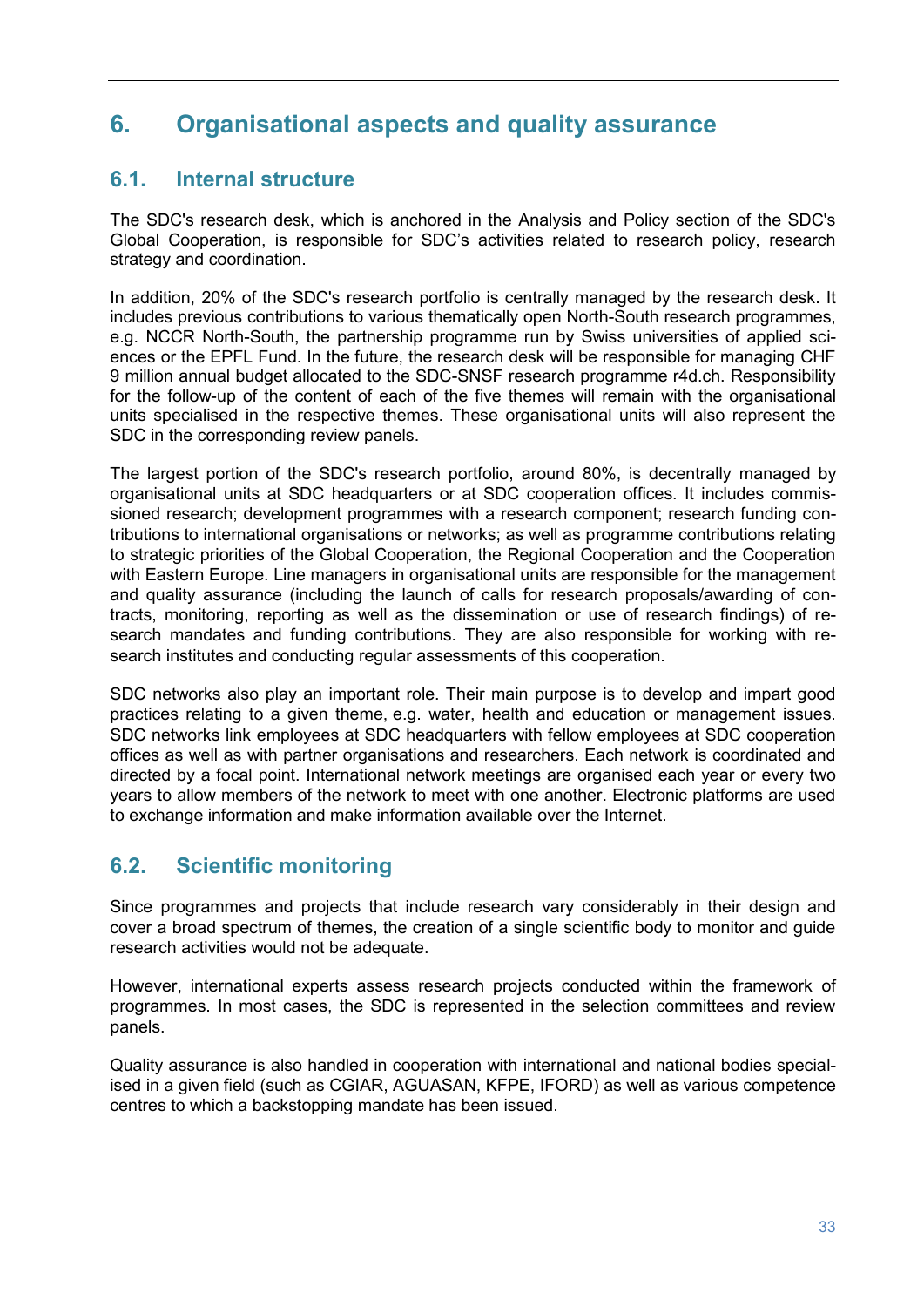# **6.3. Quality assurance**

In order for research to contribute to reducing poverty and global risks and lead to innovative solutions to global challenges in developing countries, research funding levels must be adequate and research freedom related to research questions and methodology is to be respected. At the same time, research cannot be considered as an isolated activity of International Cooperation. Research is an integral part of all efforts to address and find solutions to pressing global challenges. ODA-funded research is subject to the same imperatives as other international cooperation activities, namely result orientation, effectiveness and efficient use of resources.

There are no specific instruments and procedures for research activities. Budget requests serve as the basis for operational, administrative and financial authorisations relating to SDC contributions and mandates. In combination with the project document and logical framework or result framework, budget requests are used to monitor and assess research programmes and projects or the research components of development projects. For this reason, a result framework will be required for all future research programmes and projects.

The quality will be guaranteed by means of project cycle management (PCM) or core contribution management (CCM). PCM is a fully integrated management system designed to assess results. It is based on an understanding that programmes and projects are cyclical. CCM was developed for the purpose of enabling the monitoring of the quality of core contributions despite limited steering options.

PCM impact assessments enable results to be observed, considered and verified. It also allows one to determine whether research findings are actually being applied. Depending on the SDC's requirements and instruments as well as the experience and freedom of action of research partners, monitoring tools, evaluation tools and processes can be developed to suit specific needs.

Assessment of impact of Swiss development activities has improved considerably over the last ten years. New instruments have been introduced: e.g. annual reports on the effectiveness of cooperation strategies and budget allocations; the *Annual Progress Report on Gender Equality*, which examines implementation of the SDC's gender policy in cooperation strategies, contributions, programmes and projects; and impact reports, which are produced every two years. Existing instruments have also been improved: e.g. SDC/SECO Annual Report, which since 2009 now reports information from the standpoint of results achieved. In 2011, the SDC submitted an additional report on accountability showing the results achieved in selected priority themes set forth in the Federal Council Dispatch for 2009-2012. The creation of a competence centre for evaluations within the FDFA's General Secretariat has reinforced the independence of assessors. In addition, in the budgetary period for the last Federal Council Dispatch, the SDC regularly checked its priority themes and conducted around 100 evaluations each year at various levels within the organisation. Evaluation of the SDC's research portfolio is one example of this. Partners (particularly the SDC's research partners) can also benefit from the experiences gained from the use of these new instruments as a means to monitor their own activities.

### **6.4. KTT and dissemination of knowledge**

Intellectual property relating to ODA-funded research is handled in the following manner: all research findings are subject to the open access principle. All research findings are freely accessible and may be used without restriction by third parties as long as this usage does not serve any commercial purposes. Intellectual property arising from research may only be protected (by means of brand names, design registration, patents, etc.) with the SDC's prior consent.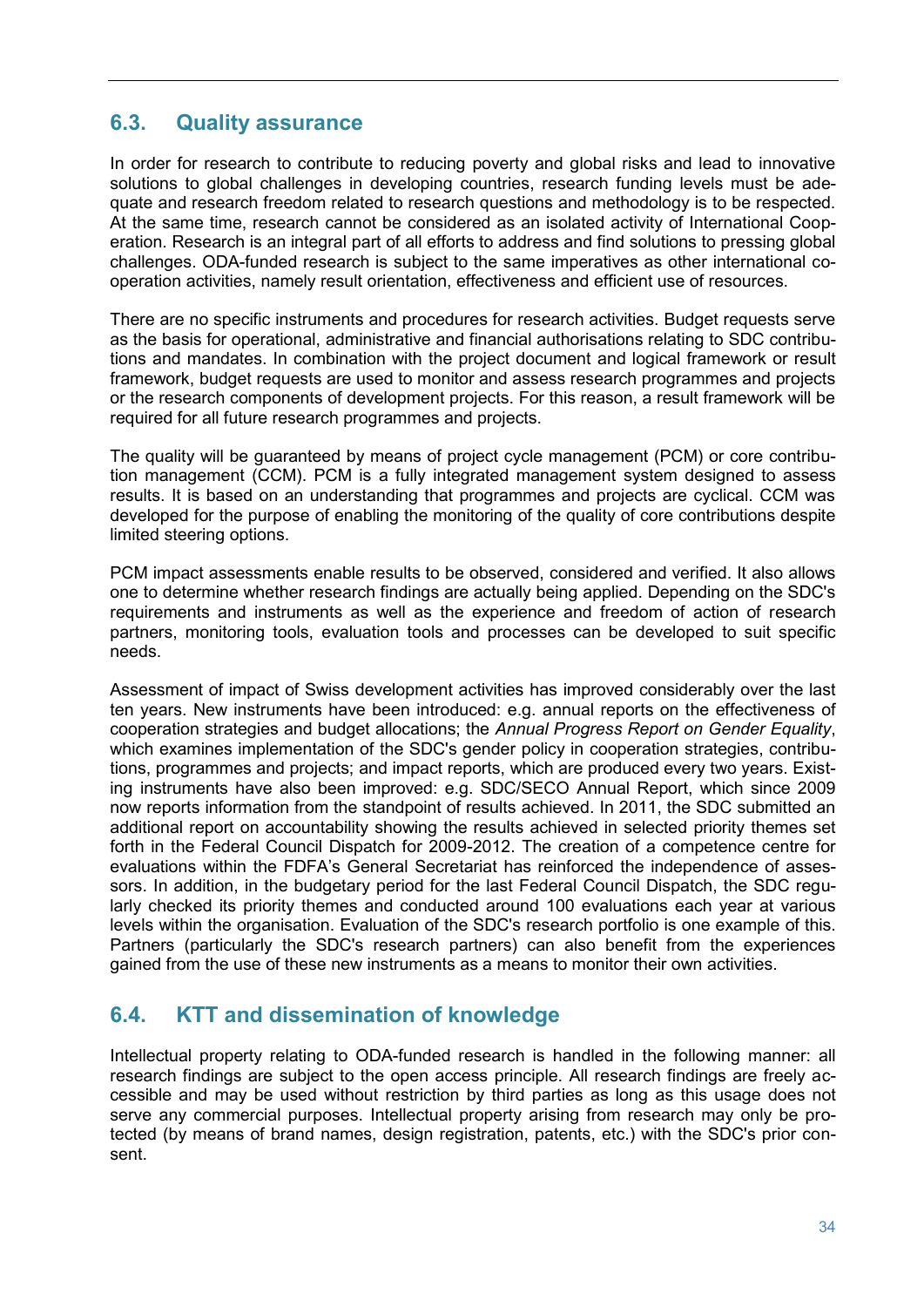Research findings from contribution programmes are generally published by the research institutes or researchers through the usual research channels.

Nevertheless, it is not enough to merely disseminate research findings – no matter how suitable the form may be. Whenever possible, researchers must strive to implement and apply research findings in a way that benefits the target groups.

With ODA-funded research, iterative exchanges and cooperation with relevant practitioners and policymakers form an integral part of research efforts. It is also important for researchers to consider the possible ways in which research findings can help solve global issues in developing countries or ways in with the research findings can improve the lives of poor population groups in developing countries. At the same time, researchers should consider potential ways in which research findings can be applied in policy and practice from the outset. In the future, all research projects must include a communication and application plan; 10% to 15% of the total project budget must be used for this purpose.

Once or twice each year, research institutes will also be required to formally meet either with the SDC section or the SDC cooperation office that awarded the research funding as well as with networks and sections that are interested in the content of research. This will enable mutual expectations to be expressed and relevant research findings to be presented, discussed and jointly assessed. Where meaningful, such meetings will also allow for policy briefs to be drafted for the purpose of documenting and disseminating information.

Research findings that are both innovative and relevant to SDC activities may be made generally accessible via sharewebs of thematic networks to the organisational units responsible. They may also be published through other suitable channels or presented and discussed at network meetings as well as at internal and public events organised by the network.

Where needed, the SDC's Knowledge and Learning Processes Division lends support to operational units, networks and funding recipients in the exchange or preparation of knowledge**,** e.g. inputs and workshops.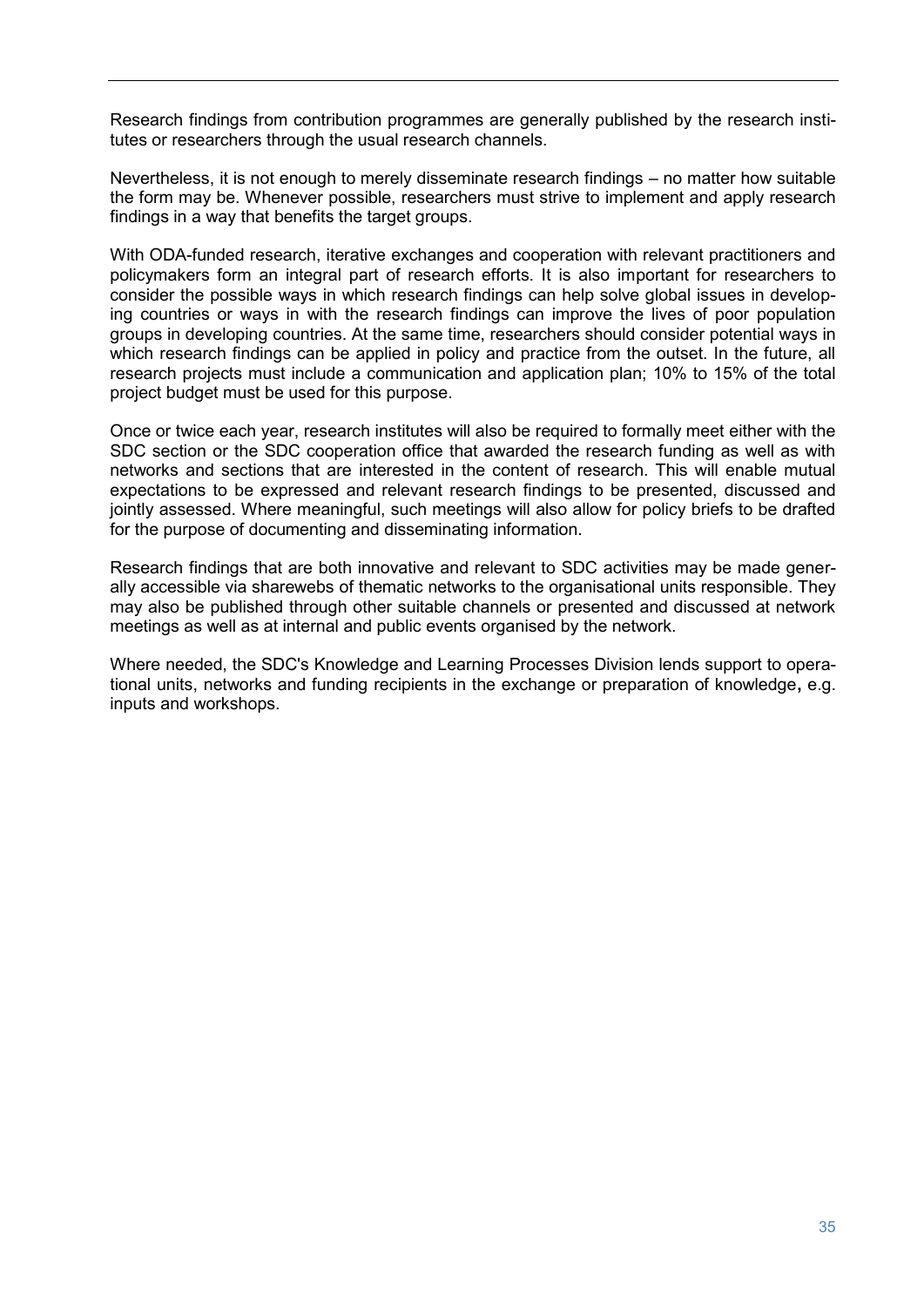# **7. List of abbreviations**

| <b>ARE</b>    | Federal Office for Spatial Development                                         |
|---------------|--------------------------------------------------------------------------------|
| <b>FEDRO</b>  | <b>Federal Roads Office</b>                                                    |
| <b>FOCP</b>   | <b>Federal Office for Civil Protection</b>                                     |
| <b>FOEN</b>   | Federal Office for the Environment                                             |
| <b>FOPH</b>   | <b>Federal Office of Public Health</b>                                         |
| <b>FOSPO</b>  | <b>Federal Office of Sport</b>                                                 |
| <b>OPET</b>   | Federal Office for Professional Education and Technology                       |
| <b>SFOE</b>   | Swiss Federal Office of Energy                                                 |
| <b>ERI</b>    | Education, research and innovation                                             |
| SFSO          | <b>Federal Statistical Office</b>                                              |
| <b>ERT</b>    | Education, research and technology                                             |
| FOAG          | Federal Office for Agriculture                                                 |
| <b>FSIO</b>   | <b>Federal Social Insurance Office</b>                                         |
| <b>CCM</b>    | Core contribution management                                                   |
| CGIAR         | Consultative Group on International Agricultural Research                      |
| <b>CHF</b>    | Swiss francs                                                                   |
| <b>DAC</b>    | Development Assistance Committee (OECD)                                        |
| <b>FDFA</b>   | <b>Federal Department of Foreign Affairs</b>                                   |
| <b>EPFL</b>   | Federal Institute of Technology Lausanne                                       |
| <b>ETHZ</b>   | Federal Institute of Technology Zurich                                         |
| EU            | European Union                                                                 |
| R&D           | Research and development                                                       |
| <b>CIS</b>    | Commonwealth of Independent States                                             |
| <b>IFORD</b>  | <b>International Forum for Research Donors</b>                                 |
| <b>IHEID</b>  |                                                                                |
|               | Graduate Institute of International and Development Studies                    |
| <b>IICEE</b>  | Interfaculty Institute for Central and Eastern Europe (University of Fribourg) |
| <b>ILO</b>    | International Labour Organization                                              |
| <b>IPs</b>    | Institutional partnerships                                                     |
| <b>JRPs</b>   | Joint Research Programmes                                                      |
| <b>KFPE</b>   | Commission for Research Partnerships with Developing Countries                 |
| <b>KTT</b>    | Knowledge and technology transfer                                              |
| <b>CTI</b>    | Commission for Technology and Innovation                                       |
| <b>MDGs</b>   | <b>Millennium Development Goals</b>                                            |
| <b>NCCRs</b>  | National Centres of Competence in Research                                     |
| <b>NRP</b>    | <b>National Research Programmes</b>                                            |
| <b>NGO</b>    | Non-governmental organisation                                                  |
| <b>ODA</b>    | <b>Official Development Assistance</b>                                         |
| <b>OECD</b>   | Organisation for Economic Co-operation and Development                         |
| <b>PCM</b>    | Project cycle management                                                       |
| <b>DPA</b>    | Directorate of Political Affairs                                               |
| <b>RRPP</b>   | Regional Research Promotion Programme                                          |
| <b>RFPP</b>   | Research Fellow Partnership Program                                            |
| <b>SER</b>    | State Secretariat for Education and Research                                   |
| <b>SCNAT</b>  | <b>Swiss Academy of Sciences</b>                                               |
| <b>SCOPES</b> | Scientific Co-operation between Eastern Europe and Switzerland                 |
| <b>SDC</b>    | Swiss Agency for Development and Cooperation                                   |
| <b>SECO</b>   | <b>State Secretariat for Economic Affairs</b>                                  |
| <b>SNSF</b>   | <b>Swiss National Science Foundation</b>                                       |
| <b>SR</b>     | <b>Classified Compilation of Federal Legislation</b>                           |
| <b>SSTC</b>   | Swiss Science and Technology Council                                           |
| <b>UN</b>     | <b>United Nations</b>                                                          |